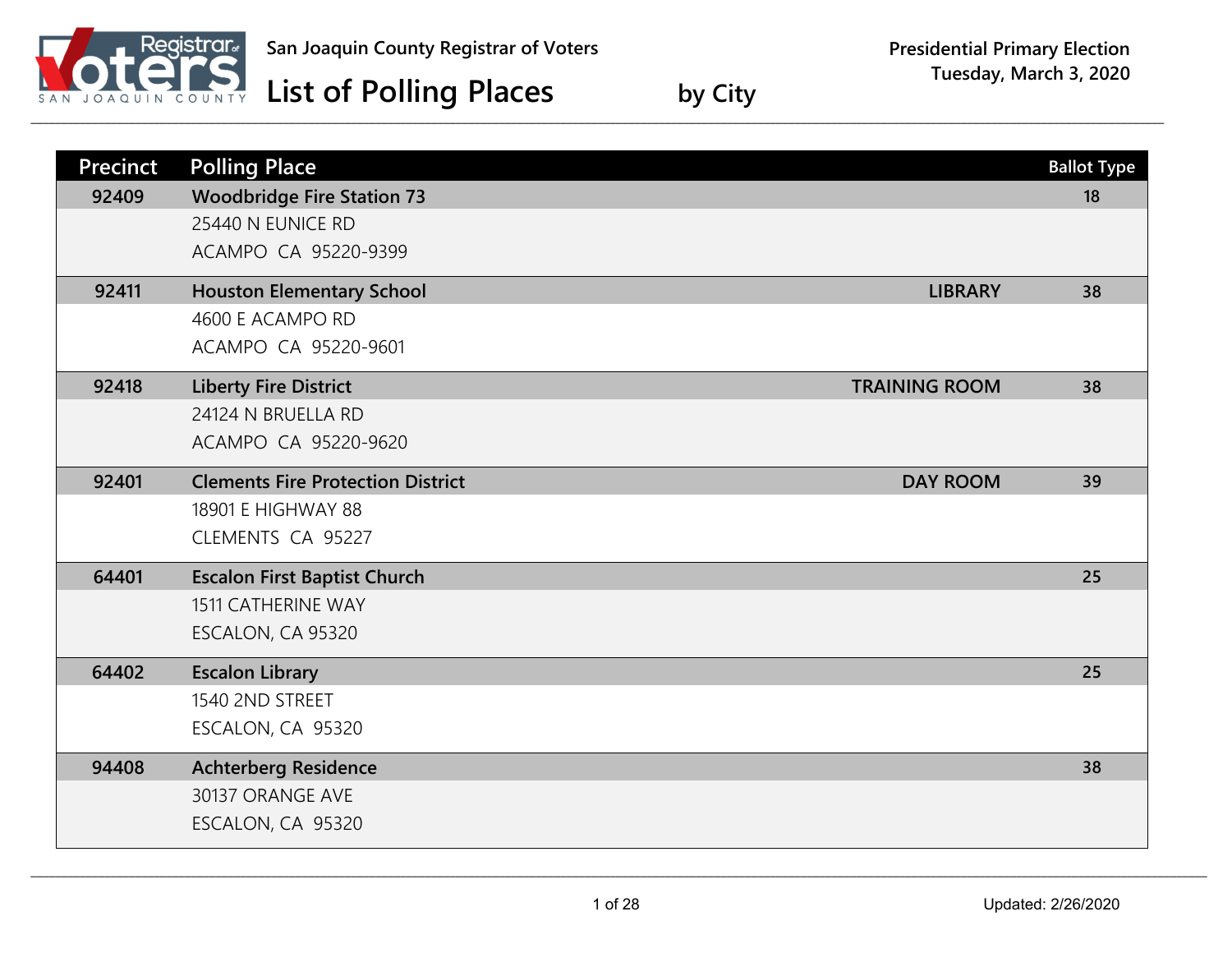

## **Presidential Primary Election Tuesday, March 3, 2020**

| <b>Precinct</b> | <b>Polling Place</b>                      |                        | <b>Ballot Type</b> |
|-----------------|-------------------------------------------|------------------------|--------------------|
| 91404           | <b>United Methodist Church</b>            | <b>STEPHANS HALL</b>   | 38                 |
|                 | 25626 ELM ST                              |                        |                    |
|                 | FARMINGTON CA 95230                       |                        |                    |
| 94101           | <b>French Camp Mckinley Fire District</b> |                        | 28                 |
|                 | 310 E FRENCH CAMP RD                      |                        |                    |
|                 | <b>FRENCH CAMP CA 95231-9616</b>          |                        |                    |
| 84301           | <b>Orosco Residence</b>                   |                        | 21                 |
|                 | 252 WARREN AVE                            |                        |                    |
|                 | LATHROP CA 95330-9714                     |                        |                    |
| 84302           | Lathrop-manteca Fire Station 31           |                        | 21                 |
|                 | 800 J ST                                  |                        |                    |
|                 | LATHROP CA 95330                          |                        |                    |
| 84303           | <b>Lathrop City Hall</b>                  | <b>COUNCIL CHAMBER</b> | 21                 |
|                 | 390 TOWNE CENTRE DR                       |                        |                    |
|                 | LATHROP CA 95330                          |                        |                    |
| 84306           | Joseph Widmer Jr Elementary School        | <b>CAFETERIA LOBBY</b> | 21                 |
|                 | <b>751 STONEBRIDGE LN</b>                 |                        |                    |
|                 | LATHROP CA 95330                          |                        |                    |
| 84307           | <b>Camino Real Mobile Estates</b>         | (CLUBHOUSE)            | 21                 |
|                 | 15820 S HARLAN RD                         |                        |                    |
|                 | LATHROP CA 95330-9752                     |                        |                    |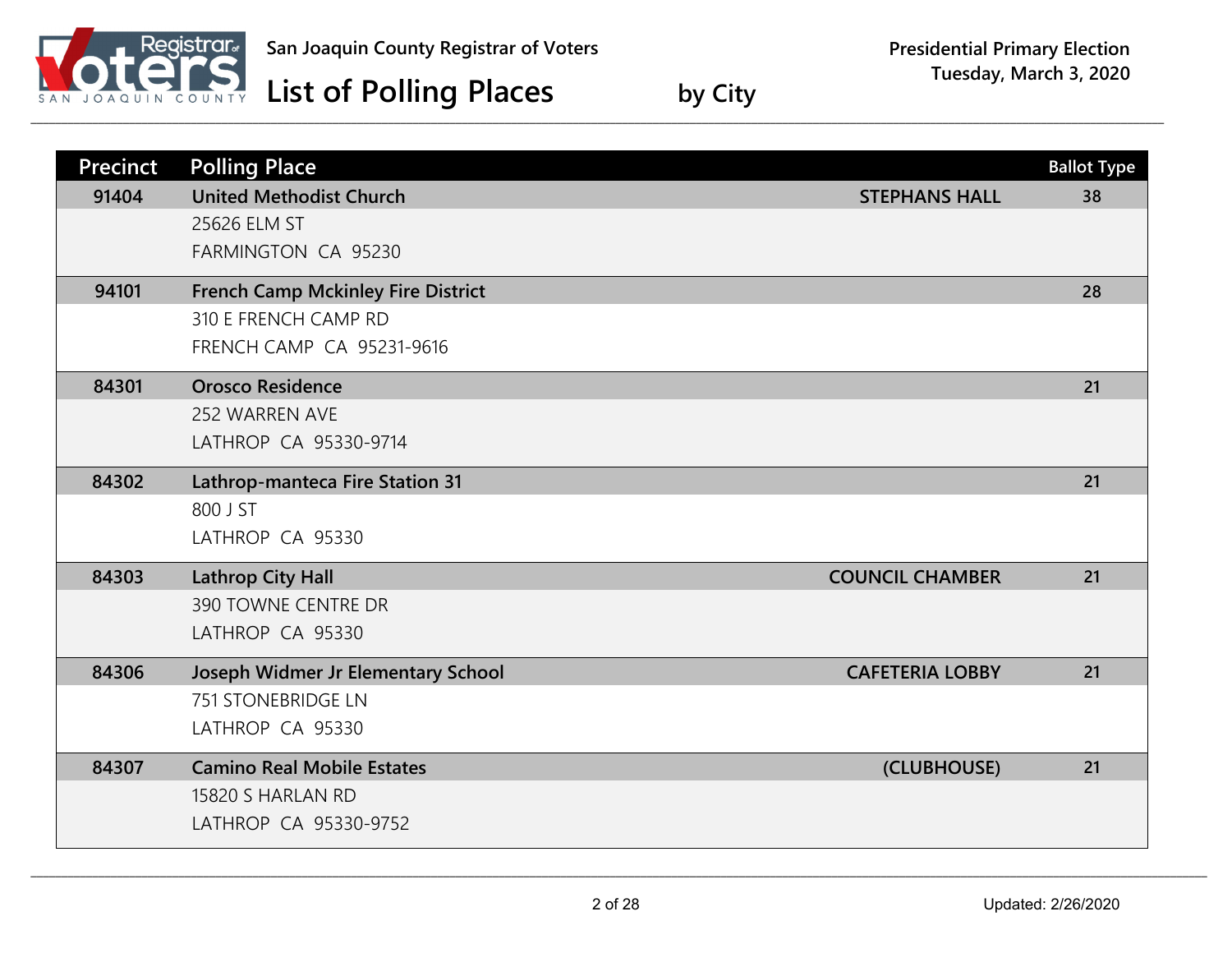

| <b>Precinct</b> | <b>Polling Place</b>                   |                        | <b>Ballot Type</b> |
|-----------------|----------------------------------------|------------------------|--------------------|
| 84309           | <b>Lathrop City Hall</b>               | <b>COUNCIL CHAMBER</b> | 21                 |
|                 | 390 TOWNE CENTRE DR                    |                        |                    |
|                 | LATHROP CA 95330                       |                        |                    |
| 84501           | <b>Nextgeneration Steam Academy</b>    | <b>STAGE</b>           | 27                 |
|                 | 18001 COMMERCIAL ST                    |                        |                    |
|                 | LATHROP CA 95330                       |                        |                    |
| 94506           | <b>Lathrop-manteca Fire Station 32</b> | <b>BAY</b>             | 23                 |
|                 | 22754 S UNION RD                       |                        |                    |
|                 | LATHROP, CA 95337                      |                        |                    |
| 91402           | First Baptist Church - Linden          | <b>ROOM 8</b>          | 38                 |
|                 | 17580 E HIGHWAY 26                     |                        |                    |
|                 | LINDEN CA 95236                        |                        |                    |
| 92406           | <b>Lockeford Community Center</b>      |                        | 38                 |
|                 | 19258 N JACK TONE RD                   |                        |                    |
|                 | LOCKEFORD, CA 95237                    |                        |                    |
| 42402           | <b>Wine &amp; Roses</b>                | <b>PAVILLION</b>       | 18                 |
|                 | 2505 W TURNER RD                       |                        |                    |
|                 | LODI CA 95242-4643                     |                        |                    |
| 42404           | <b>Lewis Residence</b>                 |                        | 18                 |
|                 | 2534 KIRSTEN DR                        |                        |                    |
|                 | LODI CA 95240                          |                        |                    |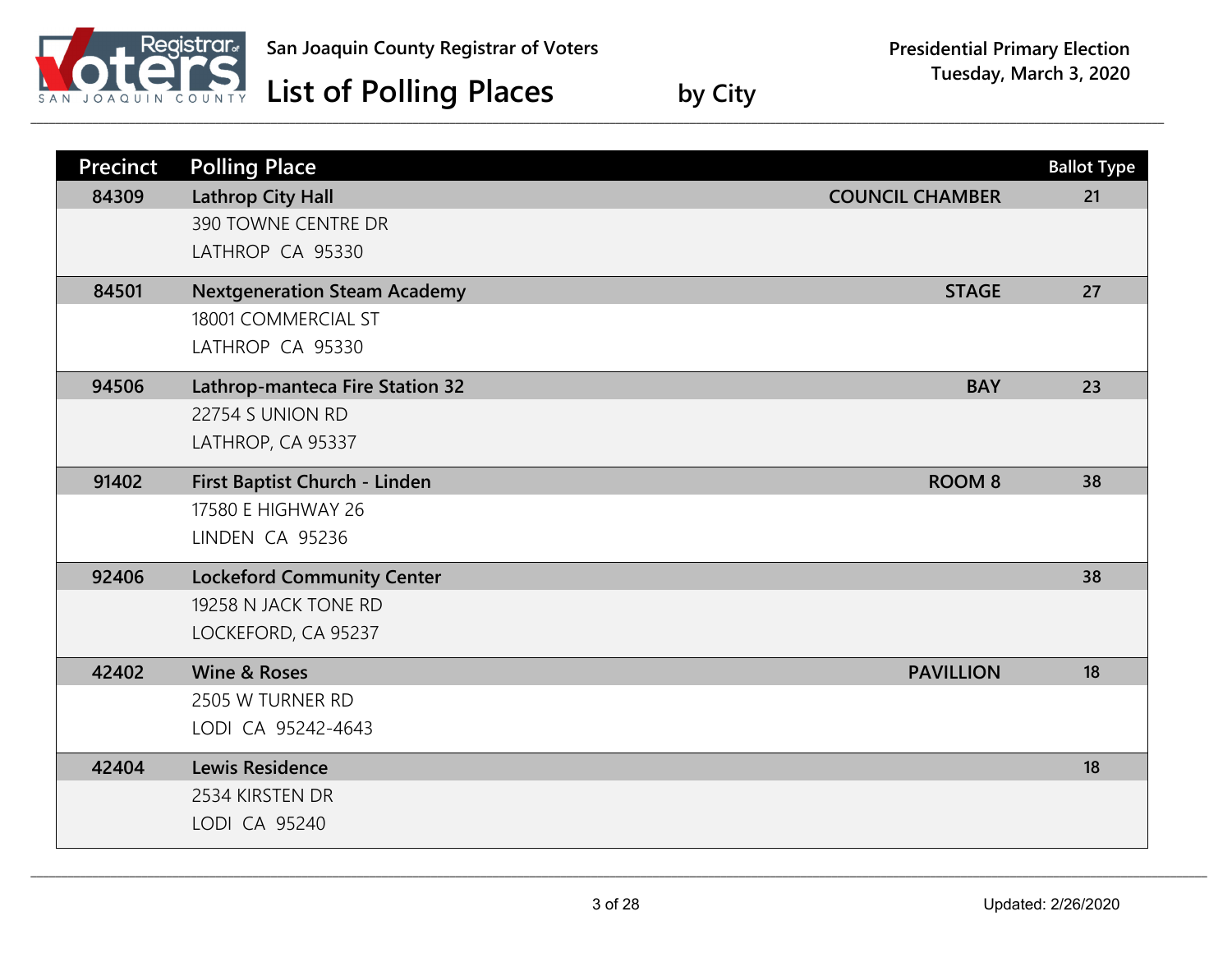

| <b>Precinct</b> | <b>Polling Place</b>                      |                        | <b>Ballot Type</b> |
|-----------------|-------------------------------------------|------------------------|--------------------|
| 42405           | <b>Golden Oaks Recreation Room</b>        | <b>HALL</b>            | 18                 |
|                 | 1210 W CENTURY BLVD                       |                        |                    |
|                 | LODI CA 95240                             |                        |                    |
| 42406           | <b>Ellerth E Larson Elementary School</b> | <b>LIBRARY</b>         | 18                 |
|                 | 2375 GIANNONI WAY                         |                        |                    |
|                 | LODI CA 95242-4795                        |                        |                    |
| 42407           | <b>Leroy Nichols Elementary School</b>    |                        | 18                 |
|                 | 1301 S CRESCENT AVE                       |                        |                    |
|                 | LODI CA 95240                             |                        |                    |
| 42408           | <b>Bethel Open Bible Church</b>           | <b>FOYER</b>           | 18                 |
|                 | <b>760 S HAM LN</b>                       |                        |                    |
|                 | LODI CA 95242-3536                        |                        |                    |
| 42411           | <b>Radiant Life Church</b>                | <b>ACTIVITY CENTER</b> | 18                 |
|                 | 75 N CRESCENT AVE                         |                        |                    |
|                 | LODI CA 95240                             |                        |                    |
| 42415           | <b>Lodi Community Center</b>              | <b>RECREATION ROOM</b> | 18                 |
|                 | 415 S SACRAMENTO ST                       |                        |                    |
|                 | LODI CA 95240                             |                        |                    |
| 42418           | <b>Erma B Reese Elementary School</b>     | <b>MULTI USE ROOM</b>  | 18                 |
|                 | 1800 W ELM ST                             |                        |                    |
|                 | LODI CA 95242-2917                        |                        |                    |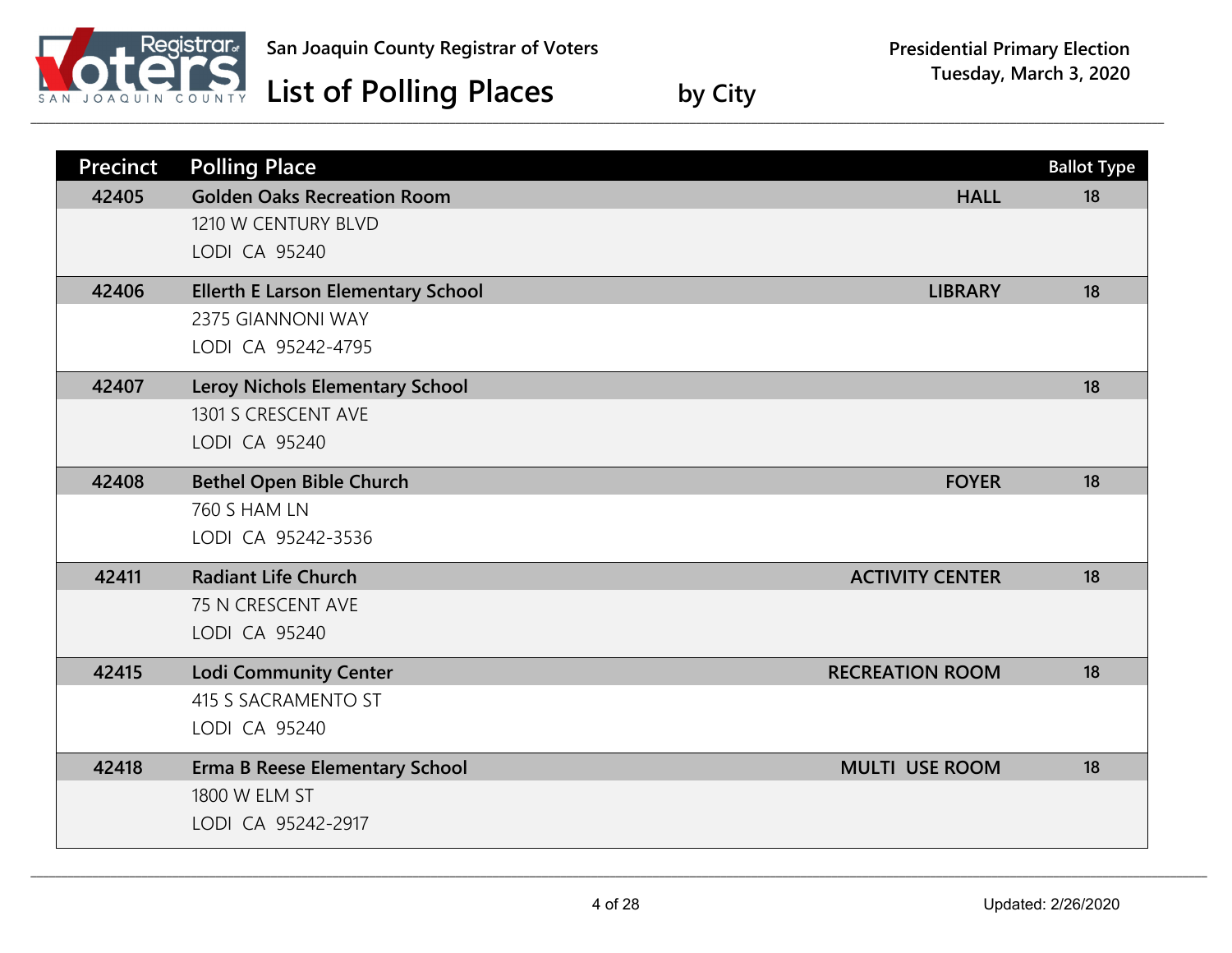

| <b>Precinct</b> | <b>Polling Place</b>                   |                                   | <b>Ballot Type</b> |
|-----------------|----------------------------------------|-----------------------------------|--------------------|
| 42422           | <b>Vinewood Community Church</b>       | <b>FELLOWSHIP CENTER</b>          | 18                 |
|                 | 1900 W VINE ST                         |                                   |                    |
|                 | LODI CA 95242-3870                     |                                   |                    |
| 42426           | <b>Lodi Fire Station 3</b>             | <b>BAY</b>                        | 18                 |
|                 | <b>2141 S HAM LN</b>                   |                                   |                    |
|                 | LODI CA 95242                          |                                   |                    |
| 42427           | Lodi Academy, 7th Day Adventist School | <b>FIRESIDE ROOM</b>              | 18                 |
|                 | 1230 S CENTRAL AVE                     |                                   |                    |
|                 | LODI CA 95240                          |                                   |                    |
| 42429           | <b>Beckman Elementary School</b>       | <b>LIBRARY</b>                    | 18                 |
|                 | 2201 SCARBOROUGH DR                    |                                   |                    |
|                 | LODI CA 95240                          |                                   |                    |
| 42432           | <b>Solstice Senior Living At Lodi</b>  | <b>VIBRANT LIFE ACTIVITY ROOM</b> | 18                 |
|                 | 2145 W KETTLEMAN LN                    |                                   |                    |
|                 | LODI CA 95242                          |                                   |                    |
| 42434           | <b>Lodi Fire Station 2</b>             | <b>BAY</b>                        | 18                 |
|                 | 2 S CHEROKEE LN                        |                                   |                    |
|                 | LODI CA 95240-3019                     |                                   |                    |
| 42439           | <b>St Peter Lutheran Church</b>        | <b>HOSPITALITY ROOM</b>           | 18                 |
|                 | 2400 OXFORD WAY                        |                                   |                    |
|                 | LODI CA 95242                          |                                   |                    |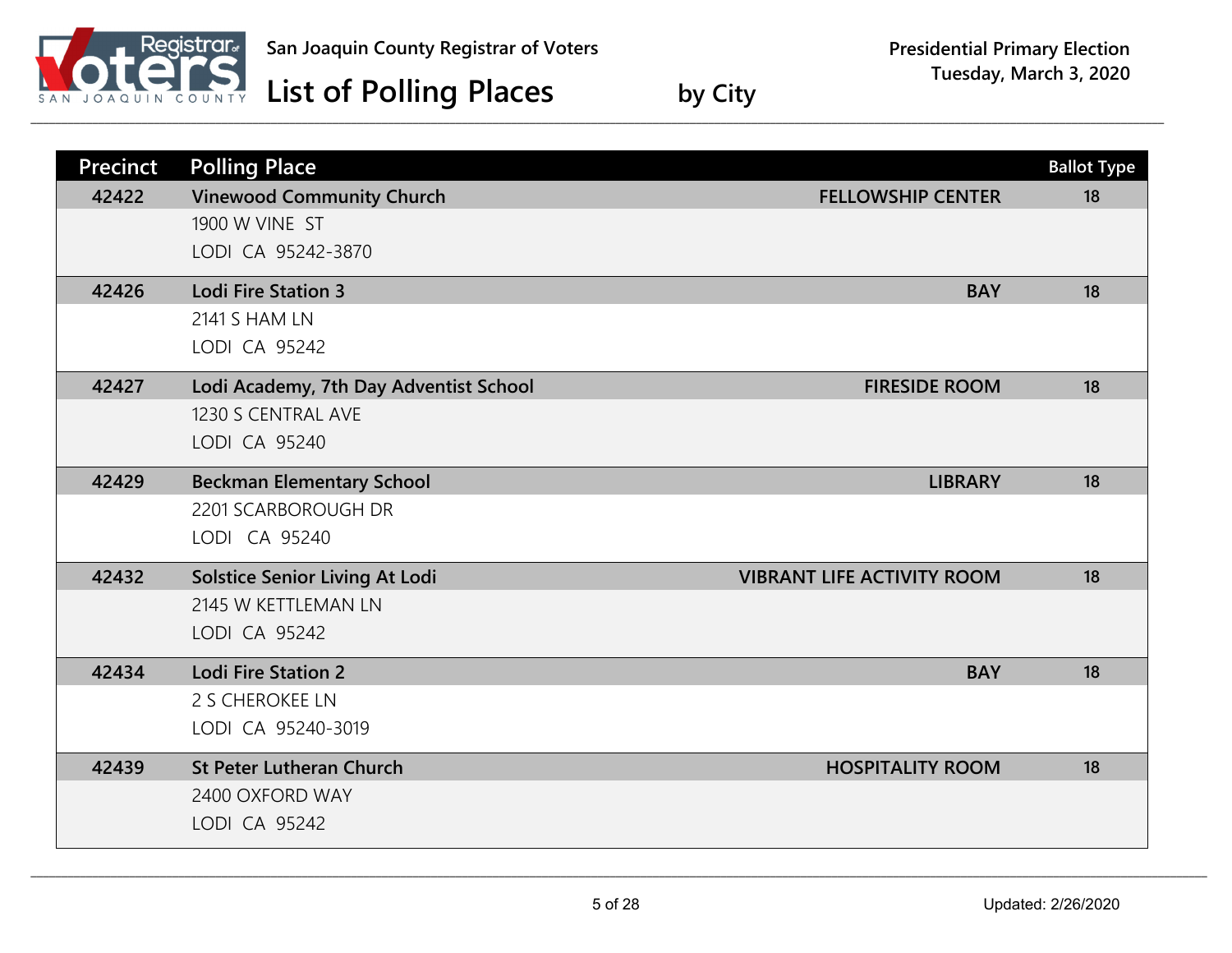

| <b>Precinct</b> | <b>Polling Place</b>                       |                                    | <b>Ballot Type</b> |
|-----------------|--------------------------------------------|------------------------------------|--------------------|
| 92403           | <b>California Islamic Community Center</b> | <b>GYM (VOTER PARKING IN BACK)</b> | 18                 |
|                 | 12882 N LOWER SACRAMENTO RD                |                                    |                    |
|                 | LODI CA 95242                              |                                    |                    |
| 92405           | <b>Victor Elementary School</b>            | ROOM <sub>11</sub>                 | 38                 |
|                 | 17670 N BRUELLA RD                         |                                    |                    |
|                 | LODI CA 95240-9307                         |                                    |                    |
| 92413           | <b>Woodbridge Fire Station 74</b>          | <b>CLASSROOM</b>                   | 19                 |
|                 | <b>6365 CAPITOL AVE</b>                    |                                    |                    |
|                 | LODI CA 95242                              |                                    |                    |
| 92422           | <b>Tower Park Village</b>                  | <b>CLUBHOUSE</b>                   | 19                 |
|                 | 14950 W HIGHWAY 12                         |                                    |                    |
|                 | LODI CA 95242-9514                         |                                    |                    |
| 42401           | <b>Arbor Senior Apartments</b>             | <b>VIBRANT LIFE ROOM</b>           | 18                 |
|                 | 115 LOUIE AVE                              |                                    |                    |
|                 | LODI, CA 95240                             |                                    |                    |
| 92404           | The Home Church                            | <b>CHAPEL</b>                      | 19                 |
|                 | 11451 N WEST LN                            |                                    |                    |
|                 | LODI, CA 95242-9452                        |                                    |                    |
| 54301           | <b>Manteca Fire Station 244</b>            |                                    | 20                 |
|                 | 1465 W LATHROP RD                          |                                    |                    |
|                 | MANTECA CA 95336                           |                                    |                    |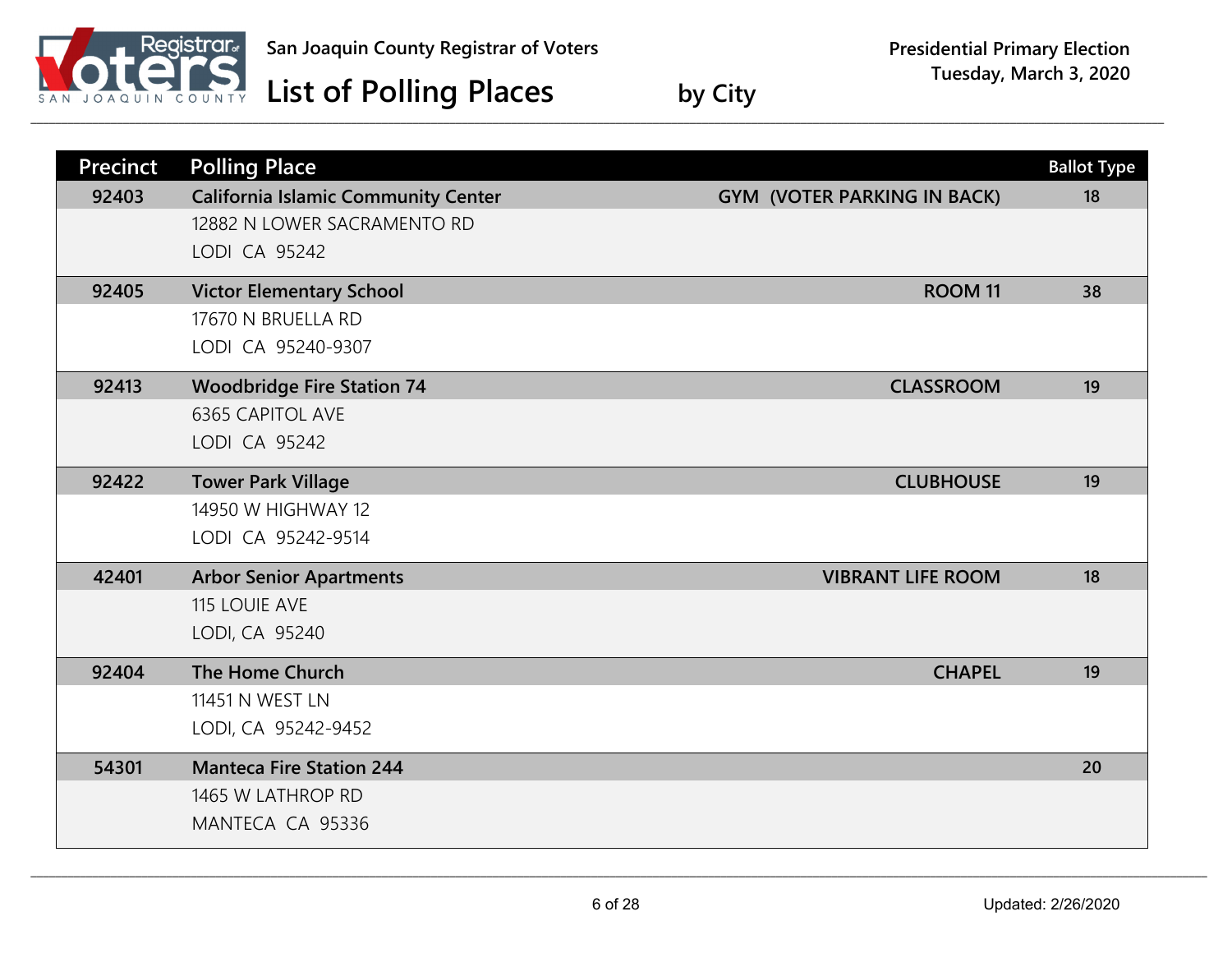

| <b>Precinct</b> | <b>Polling Place</b>                       |                           | <b>Ballot Type</b> |
|-----------------|--------------------------------------------|---------------------------|--------------------|
| 54302           | <b>Neil Hafley Elementary School</b>       | <b>MULTI-PURPOSE ROOM</b> | 20                 |
|                 | 849 NORTHGATE DR                           |                           |                    |
|                 | MANTECA CA 95336                           |                           |                    |
| 54304           | <b>George Mc Parland Elementary School</b> | <b>LIBRARY</b>            | 20                 |
|                 | <b>1601 NORTHGATE DR</b>                   |                           |                    |
|                 | <b>MANTECA CA 95336-6255</b>               |                           |                    |
| 54305           | <b>United Lutheran Church</b>              | <b>SOCIAL HALL</b>        | 20                 |
|                 | <b>649 NORTHGATE DR</b>                    |                           |                    |
|                 | MANTECA CA 95336-3144                      |                           |                    |
| 54307           | <b>Manteca Senior Center</b>               | <b>CRAFT ROOM</b>         | 20                 |
|                 | 295 CHERRY LN                              |                           |                    |
|                 | MANTECA CA 95337                           |                           |                    |
| 54310           | Journey Church                             | <b>DINING ROOM</b>        | 20                 |
|                 | 444 ARGONAUT ST                            |                           |                    |
|                 | MANTECA CA 95336-3607                      |                           |                    |
| 54312           | Manteca Presbyterian Church                | <b>FOYER</b>              | 20                 |
|                 | 275 N MAIN ST                              |                           |                    |
|                 | <b>MANTECA CA 95336-4632</b>               |                           |                    |
| 54318           | The Commons At Union Ranch                 | <b>LOBBY</b>              | 20                 |
|                 | 2241 N UNION RD                            |                           |                    |
|                 | MANTECA CA 95336                           |                           |                    |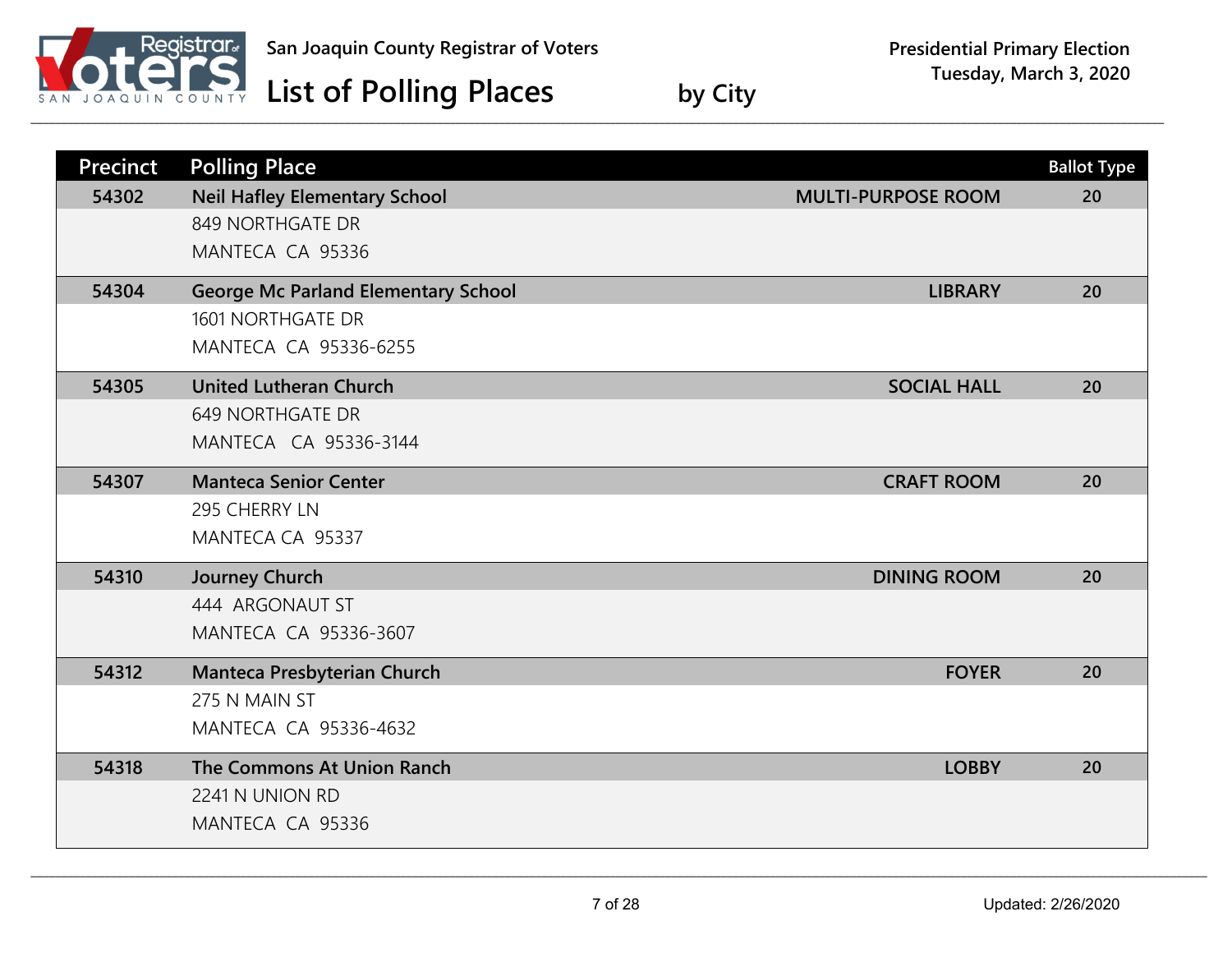

| <b>Precinct</b> | <b>Polling Place</b>                     |                                     | <b>Ballot Type</b> |
|-----------------|------------------------------------------|-------------------------------------|--------------------|
| 54320           | <b>Golden West Elementary School</b>     | <b>GYMNASIUM</b>                    | 20                 |
|                 | 1031 N MAIN ST                           |                                     |                    |
|                 | MANTECA CA 95336                         |                                     |                    |
| 54321           | First Baptist Church - Manteca           | <b>FELLOWSHIP HALL</b>              | 20                 |
|                 | 715 E NORTH ST                           |                                     |                    |
|                 | MANTECA CA 95336-4830                    |                                     |                    |
| 54324           | <b>Prestige Senior Living</b>            | <b>VILLAGIO</b>                     | 20                 |
|                 | 1130 EMPIRE AVE                          |                                     |                    |
|                 | MANTECA CA 95336                         |                                     |                    |
| 54503           | <b>Manteca Fire Station 242</b>          | <b>BETWEEN HWY 120 &amp; WAWONA</b> | 22                 |
|                 | 1154 S UNION RD                          |                                     |                    |
|                 | MANTECA CA 95337                         |                                     |                    |
| 54504           | <b>Manteca Fire Station 241</b>          |                                     | 22                 |
|                 | 290 S POWERS AVE                         |                                     |                    |
|                 | <b>MANTECA CA 95336-5916</b>             |                                     |                    |
| 54505           | Manteca Seventh-day Adventist Church     | <b>FELLOWSHIP ROOM</b>              | 22                 |
|                 | 525 S UNION RD                           |                                     |                    |
|                 | MANTECA CA 95337                         |                                     |                    |
| 54507           | <b>Walter Woodward Elementary School</b> | <b>LIBRARY</b>                      | 23                 |
|                 | <b>575 TANNEHILL DR</b>                  |                                     |                    |
|                 | MANTECA CA 95337                         |                                     |                    |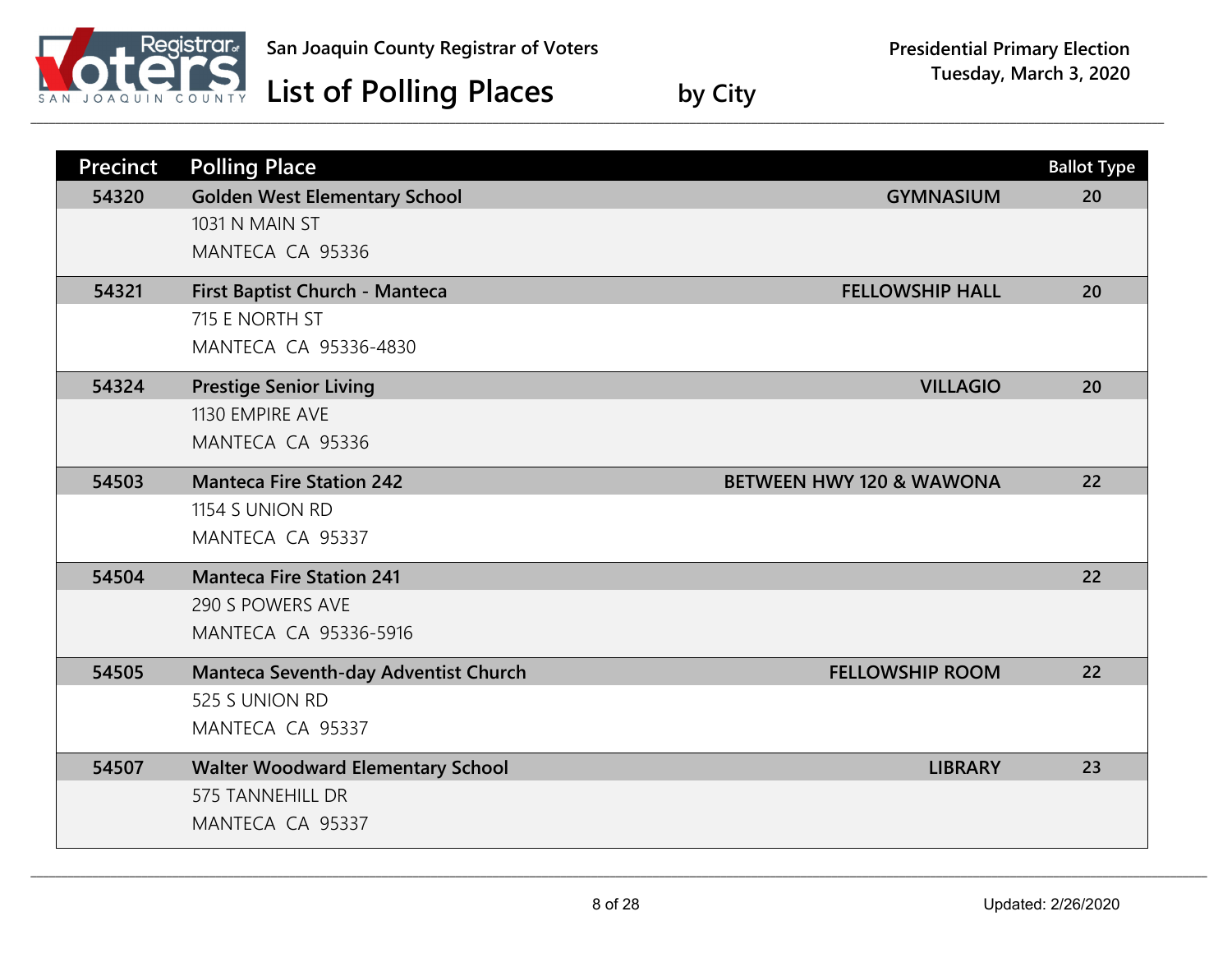

| <b>Precinct</b> | <b>Polling Place</b>                                       | <b>Ballot Type</b> |
|-----------------|------------------------------------------------------------|--------------------|
| 54509           | <b>Cubillo Residence</b>                                   | 22                 |
|                 | 1641 COURTYARD DR                                          |                    |
|                 | MANTECA CA 95337                                           |                    |
| 54510           | <b>San Joaquin Irrigation District</b><br><b>BOARDROOM</b> | 22                 |
|                 | 11011 E HIGHWAY 120                                        |                    |
|                 | MANTECA CA 95336-9751                                      |                    |
| 54511           | <b>CONFERENCE ROOM</b><br>Sequoia Heights Baptist Church   | 22                 |
|                 | 1050 S UNION RD                                            |                    |
|                 | MANTECA CA 95337-9608                                      |                    |
| 54514           | <b>Walter Woodward Elementary School</b><br><b>LIBRARY</b> | 23                 |
|                 | <b>575 TANNEHILL DR</b>                                    |                    |
|                 | MANTECA CA 95337                                           |                    |
| 54501           | The Emory Hall                                             | 22                 |
|                 | 1028 W YOSEMITE AVE                                        |                    |
|                 | MANTECA, CA 95337-5341                                     |                    |
| 54526           | <b>Lopez Residence</b>                                     | 24                 |
|                 | 2328 VERAMONTE AVE                                         |                    |
|                 | MANTECA, CA 95337                                          |                    |
| 94305           | <b>Lathrop-Manteca Fire Station 33</b><br><b>BAY</b>       | 21                 |
|                 | 9121 E LATHROP RD                                          |                    |
|                 | MANTECA, CA 95336                                          |                    |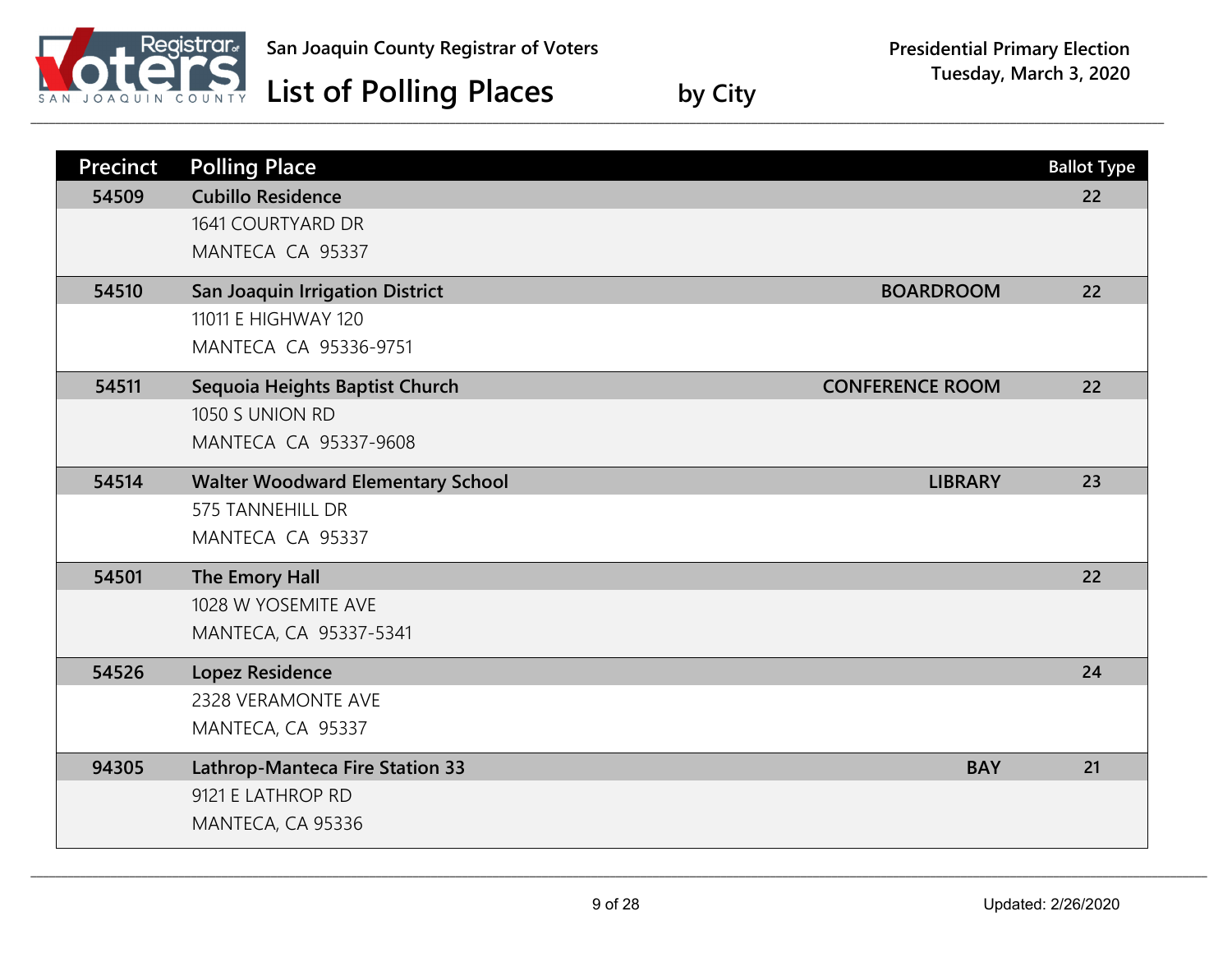

| <b>Precinct</b> | <b>Polling Place</b>                  |                               | <b>Ballot Type</b> |
|-----------------|---------------------------------------|-------------------------------|--------------------|
| 94501           | <b>Oakwood Shores</b>                 | <b>CLUB HOUSE</b>             | 22                 |
|                 | 1699 BELLA LAGO WAY                   |                               |                    |
|                 | MANTECA, CA 95337                     |                               |                    |
| 93521           | Sebastian Questa Elementary School    | <b>FOYER</b>                  | 17                 |
|                 | <b>685 N MONTEBELLO ST</b>            |                               |                    |
|                 | MOUNTAIN HOUSE CA 95391               |                               |                    |
| 93522           | <b>Mountain House High School</b>     | <b>LEARNING COMMONS LOBBY</b> | 17                 |
|                 | 1090 S CENTRAL PKWY                   |                               |                    |
|                 | MOUNTAIN HOUSE CA 95391               |                               |                    |
| 93532           | <b>Mountain House Fire Department</b> |                               | 17                 |
|                 | 911 S TRADITION ST                    |                               |                    |
|                 | MOUNTAIN HOUSE CA 95391               |                               |                    |
| 74401           | <b>Ripona Elementary School</b>       | <b>ROOM 12</b>                | 26                 |
|                 | 415 OREGON ST                         |                               |                    |
|                 | RIPON CA 95366                        |                               |                    |
| 74402           | <b>Winters Glen Apartments</b>        | <b>REC ROOM</b>               | 26                 |
|                 | <b>145 ROBERT AVENUE</b>              |                               |                    |
|                 | RIPON CA 95366                        |                               |                    |
| 74403           | <b>Weston Elementary School</b>       | <b>LIBRARY</b>                | 26                 |
|                 | 1660 STANLEY DR                       |                               |                    |
|                 | RIPON CA 95366                        |                               |                    |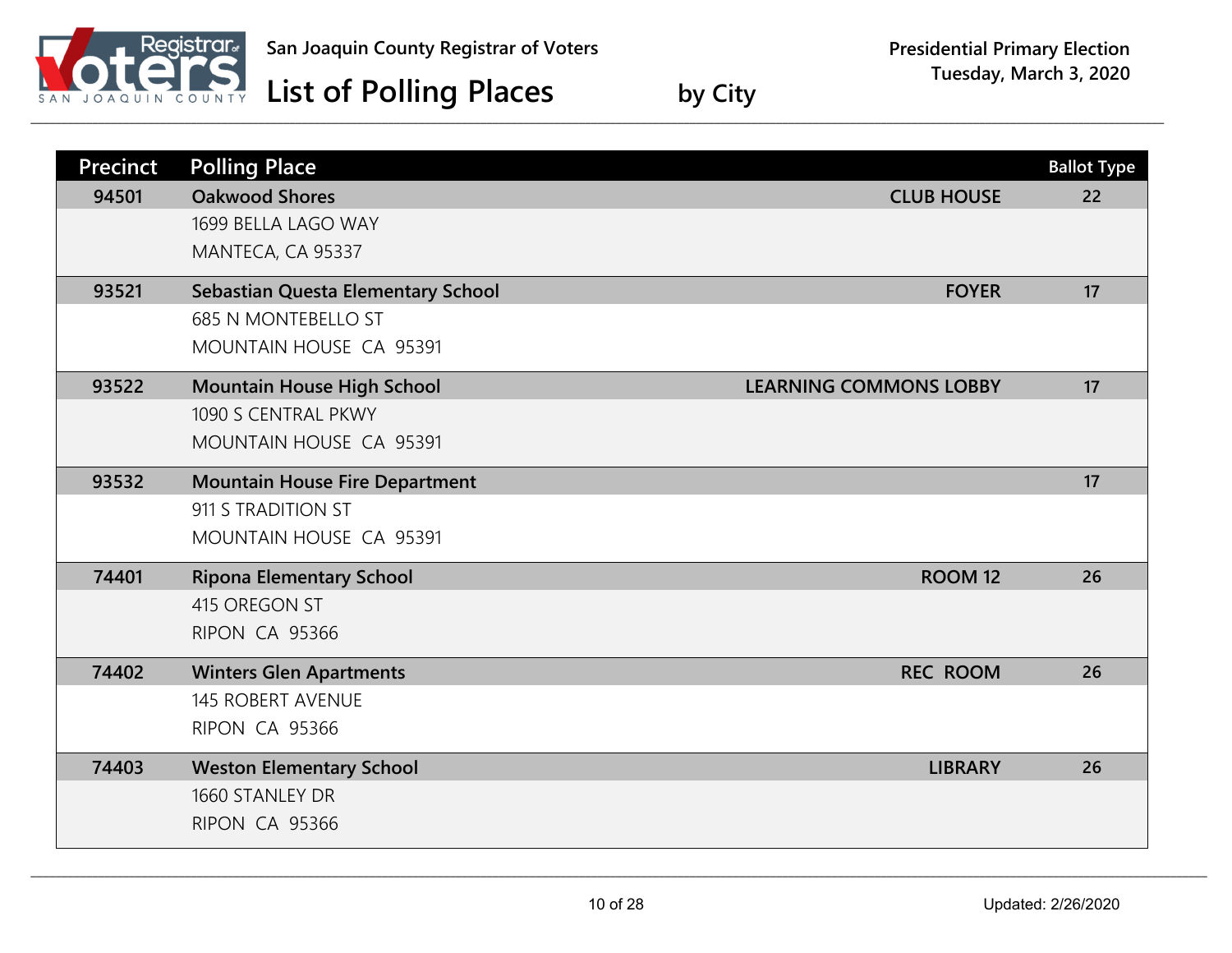

| <b>Precinct</b> | <b>Polling Place</b>                |                     | <b>Ballot Type</b> |
|-----------------|-------------------------------------|---------------------|--------------------|
| 74405           | <b>Ripon Senior Center</b>          | <b>ART ROOM</b>     | 26                 |
|                 | 433 S WILMA AVE                     |                     |                    |
|                 | RIPON CA 95366                      |                     |                    |
| 74408           | <b>Park View Elementary School</b>  | <b>MUSIC ROOM</b>   | 26                 |
|                 | 751 CINDY DR                        |                     |                    |
|                 | RIPON CA 95366                      |                     |                    |
| 94402           | <b>Colony Oak Elementary School</b> | K1                  | 26                 |
|                 | 22241 S MURPHY RD                   |                     |                    |
|                 | <b>RIPON CA 95366</b>               |                     |                    |
| 94405           | <b>Ripon Fire Station 2</b>         |                     | 38                 |
|                 | 18800 S MURPHY RD                   |                     |                    |
|                 | RIPON CA 95366-9725                 |                     |                    |
| 94503           | Park Greenhouse Garden Center       |                     | 24                 |
|                 | 12813 W RIPON RD                    |                     |                    |
|                 | RIPON, CA 95366-9634                |                     |                    |
| 11101           | White Rose Church Of God In Christ  |                     | $\mathbf{1}$       |
|                 | 2340 S PILGRIM ST                   |                     |                    |
|                 | STOCKTON CA 95206                   |                     |                    |
| 11102           | Maya Angelou - Southeast Library    | <b>PROGRAM ROOM</b> | $\overline{2}$     |
|                 | 2324 POCK LN                        |                     |                    |
|                 | STOCKTON CA 95205                   |                     |                    |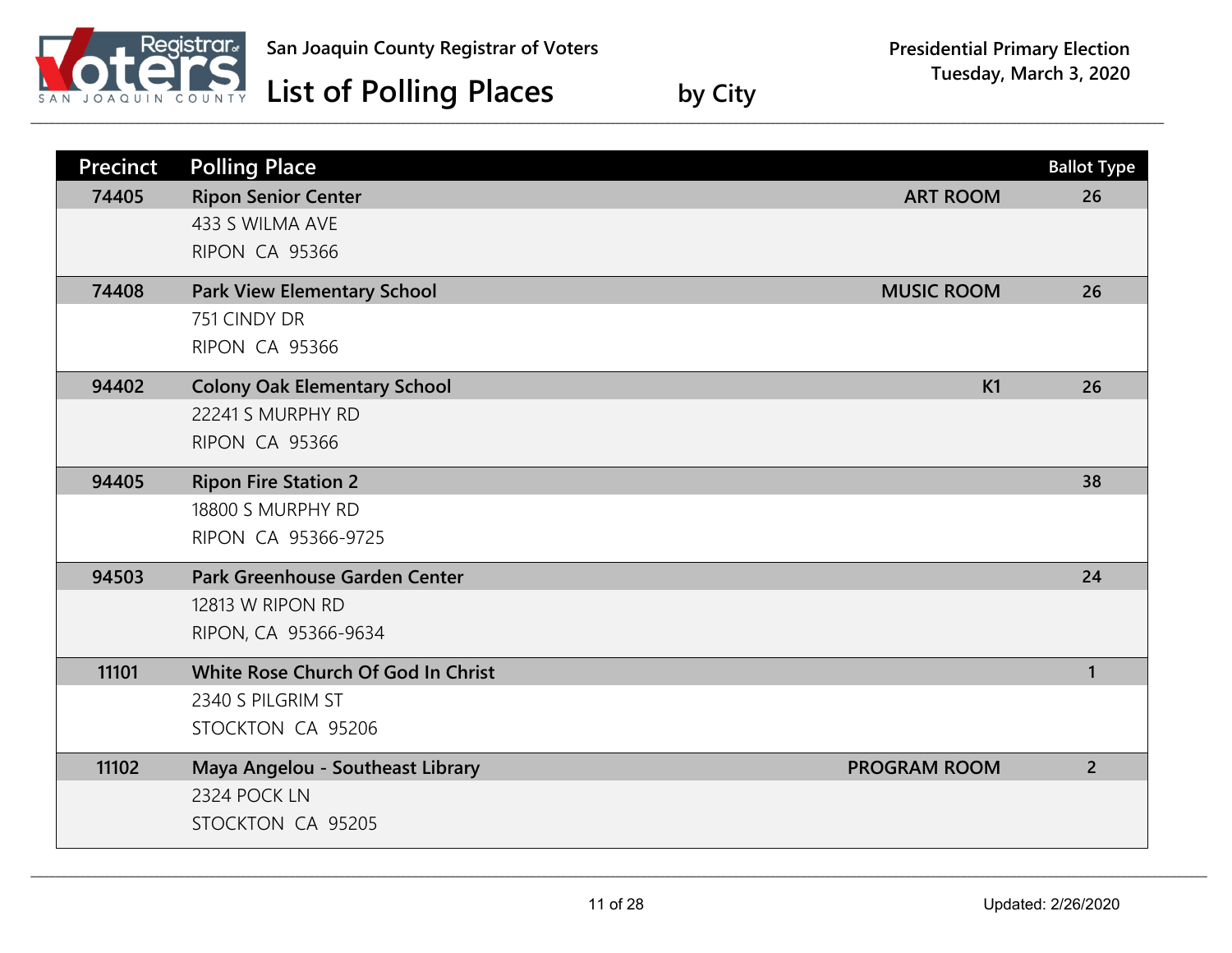

| <b>Precinct</b> | <b>Polling Place</b>                                                   | <b>Ballot Type</b> |
|-----------------|------------------------------------------------------------------------|--------------------|
| 11103           | <b>Sierra Vista Community Center</b><br>2436 BELLEVIEW ST              | 1                  |
|                 | STOCKTON CA 95206                                                      |                    |
| 11105           |                                                                        | $\mathbf{1}$       |
|                 | Van Buskirk Neighborhood Center<br><b>TEEN ROOM</b><br>734 HOUSTON AVE |                    |
|                 | STOCKTON CA 95206-2967                                                 |                    |
| 11107           | Mosswood Park Church Of God                                            | $\mathbf{1}$       |
|                 | 2315 S LINCOLN ST                                                      |                    |
|                 | STOCKTON CA 95206                                                      |                    |
| 11108           | <b>Alex G Spanos Elementary School</b><br><b>CAFETERIA STAGE</b>       | $\overline{2}$     |
|                 | 536 S CALIFORNIA ST                                                    |                    |
|                 | STOCKTON CA 95202                                                      |                    |
| 11109           | <b>Crossroads Of The Valley Church</b>                                 | $\overline{2}$     |
|                 | 3514 E MAIN ST                                                         |                    |
|                 | <b>STOCKTON CA 95205-6622</b>                                          |                    |
| 11111           | <b>Chua Residence</b>                                                  | $\overline{3}$     |
|                 | 2235 STERN PL                                                          |                    |
|                 | STOCKTON CA 95206                                                      |                    |
| 11112           | <b>Stribley Center</b><br><b>MEETING ROOM</b>                          | $\overline{2}$     |
|                 | 1760 E SONORA ST                                                       |                    |
|                 | STOCKTON CA 95205                                                      |                    |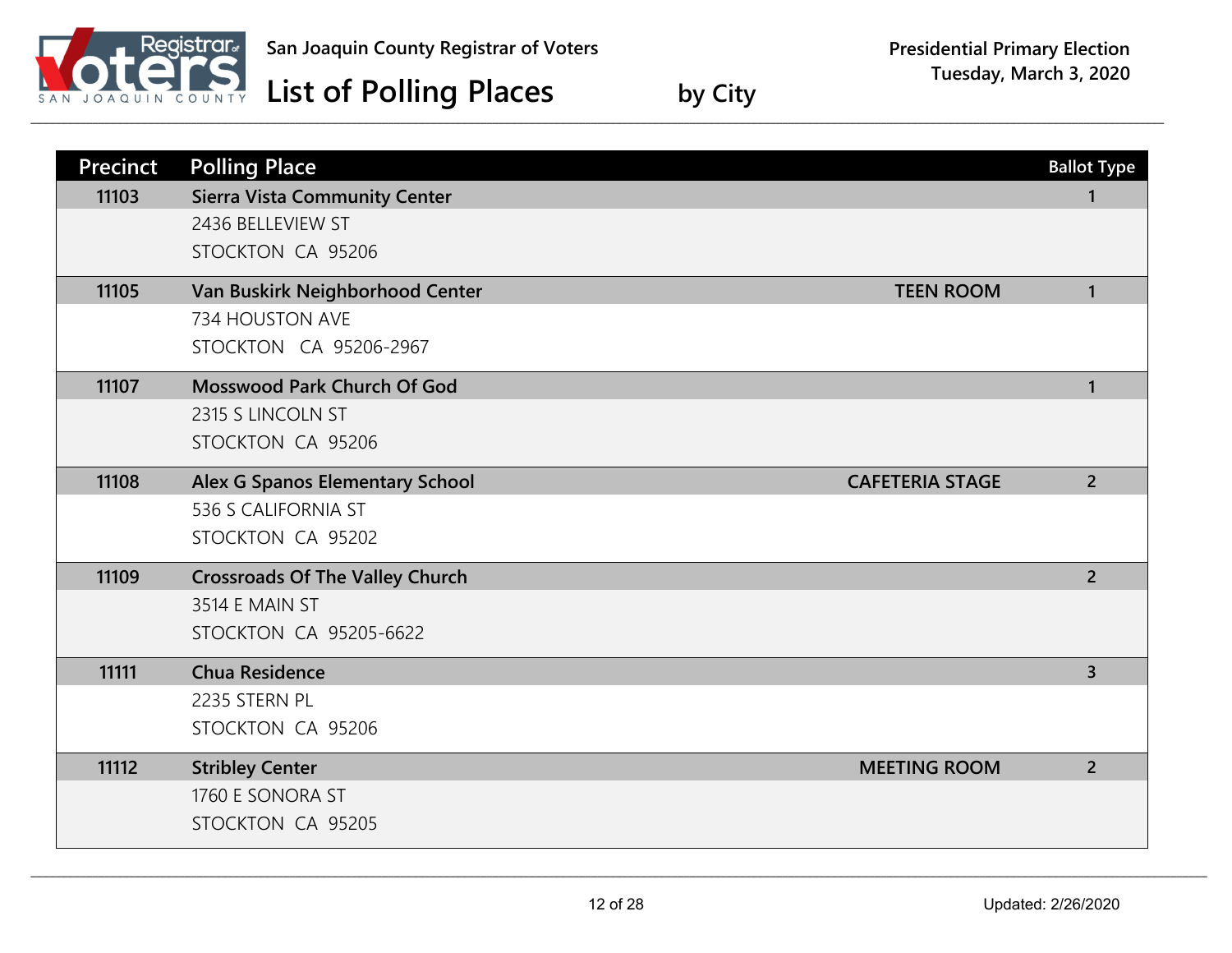

| <b>Precinct</b> | <b>Polling Place</b>                   |                        | <b>Ballot Type</b> |
|-----------------|----------------------------------------|------------------------|--------------------|
| 11114           | <b>Plymouth Square Senior Center</b>   | <b>LOBBY</b>           | $2^{\circ}$        |
|                 | 1319 N MADISON ST                      |                        |                    |
|                 | STOCKTON CA 95202                      |                        |                    |
| 11115           | <b>Trinity Presbyterian Church</b>     | <b>LITHERLAND HALL</b> | $2^{\circ}$        |
|                 | 1002 W 8TH ST                          |                        |                    |
|                 | <b>STOCKTON CA 95206-1802</b>          |                        |                    |
| 11117           | <b>Stockton Ports Ballpark</b>         | <b>PRO SHOP</b>        | 2 <sup>1</sup>     |
|                 | 404 W FREMONT ST                       |                        |                    |
|                 | STOCKTON CA 95203                      |                        |                    |
| 11118           | <b>Weston Ranch High School</b>        | <b>LIBRARY</b>         | $\overline{3}$     |
|                 | 4606 MC CUEN AVE                       |                        |                    |
|                 | STOCKTON CA 95206-6388                 |                        |                    |
| 11124           | <b>Victory In Praise Church</b>        | <b>CAFE AREA</b>       | $\overline{4}$     |
|                 | 2029 E HARDING WAY                     |                        |                    |
|                 | <b>STOCKTON CA 95205-3711</b>          |                        |                    |
| 11127           | San Joaquin County Office Of Education | <b>LOCKE 1 &amp; 2</b> | $\mathbf{1}$       |
|                 | 2922 TRANSWORLD DR                     |                        |                    |
|                 | <b>STOCKTON CA 95206-3974</b>          |                        |                    |
| 11130           | <b>Karl Ross Post 16</b>               |                        | $\overline{2}$     |
|                 | 2020 PLYMOUTH RD                       |                        |                    |
|                 | <b>STOCKTON CA 95204-4720</b>          |                        |                    |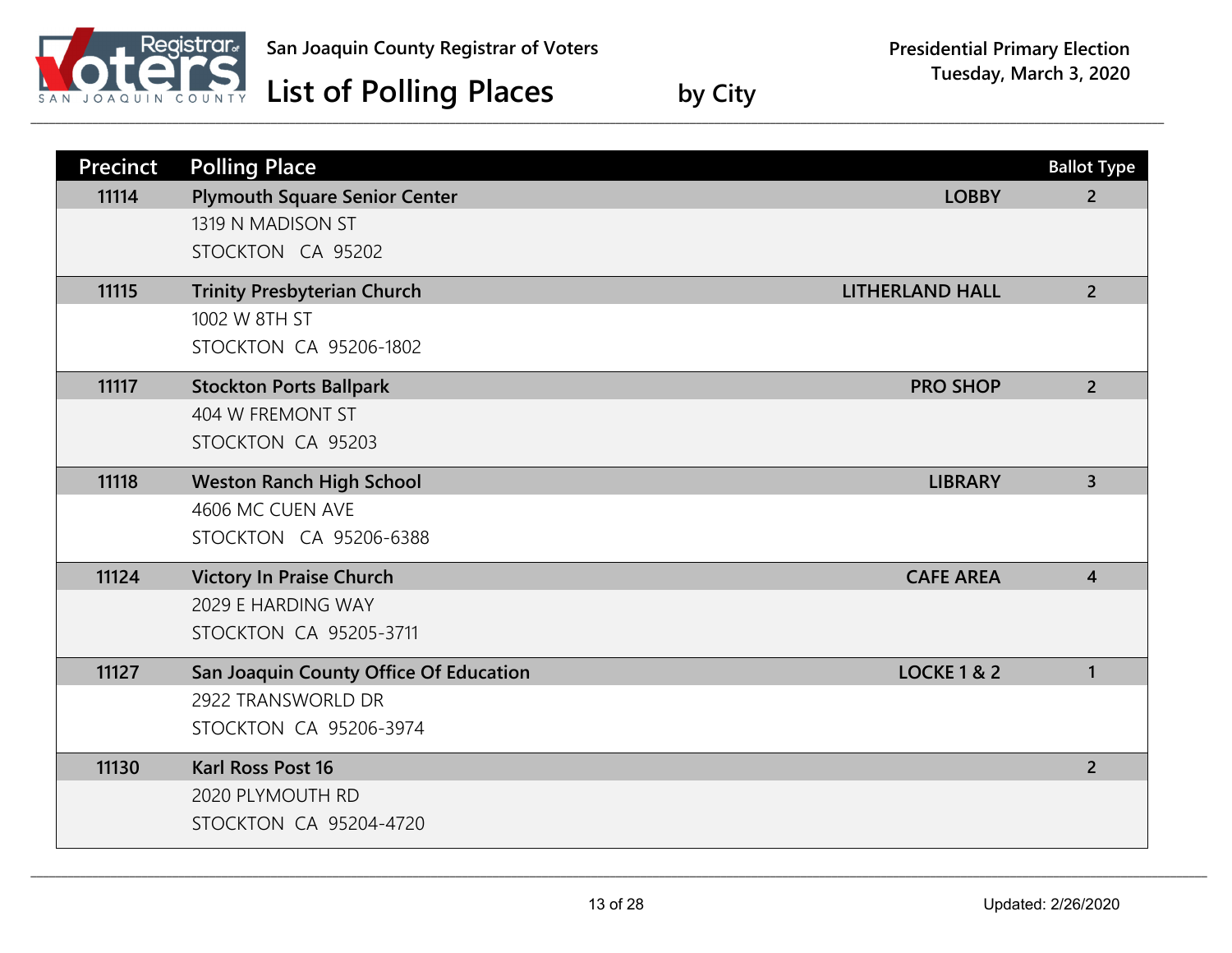

## **Presidential Primary Election Tuesday, March 3, 2020**

| <b>Precinct</b> | <b>Polling Place</b>                  |                                | <b>Ballot Type</b> |
|-----------------|---------------------------------------|--------------------------------|--------------------|
| 11137           | <b>Stockton Fire Station 5</b>        | <b>COMMUNITY ROOM</b>          | $\overline{3}$     |
|                 | 3499 MANTHEY RD                       |                                |                    |
|                 | STOCKTON CA 95206                     |                                |                    |
| 11142           | <b>Great Valley Elementary School</b> | <b>MULTIPURPOSE ROOM FOYER</b> | $\overline{3}$     |
|                 | 4223 MCDOUGALD BLVD                   |                                |                    |
|                 | <b>STOCKTON CA 95206-6237</b>         |                                |                    |
| 11149           | <b>Madison Elementary School</b>      | <b>ASSEMBLY ROOM FOYER</b>     | $\overline{2}$     |
|                 | 2939 MISSION RD                       |                                |                    |
|                 | STOCKTON CA 95204                     |                                |                    |
| 11151           | <b>Victory Elementary School</b>      | <b>ROOM 21</b>                 | $\overline{2}$     |
|                 | 1838 W ROSE ST                        |                                |                    |
|                 | STOCKTON CA 95203                     |                                |                    |
| 11166           | <b>August Knodt Elementary School</b> | <b>GYM</b>                     | $\overline{3}$     |
|                 | 3939 EWS WOODS BLVD                   |                                |                    |
|                 | STOCKTON CA 95206                     |                                |                    |
| 11201           | <b>Mable Barron School</b>            | <b>LIBRARY</b>                 | $\overline{7}$     |
|                 | <b>6835 CUMBERLAND PL</b>             |                                |                    |
|                 | <b>STOCKTON CA 95219-3238</b>         |                                |                    |
| 11202           | <b>Lang Residence</b>                 |                                | $\overline{7}$     |
|                 | <b>6838 CUMBERLAND PL</b>             |                                |                    |
|                 | <b>STOCKTON CA 95219-3256</b>         |                                |                    |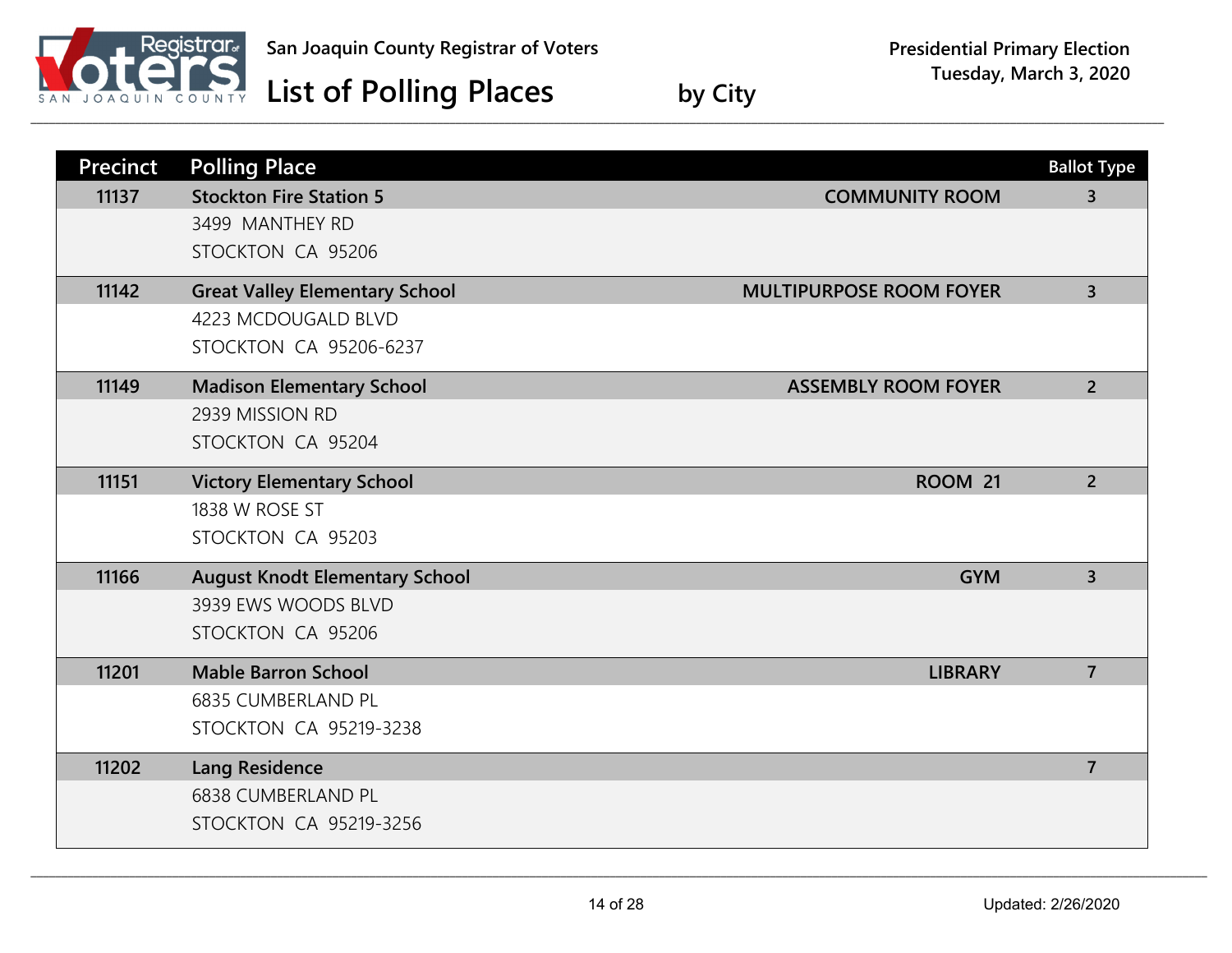

## **Presidential Primary Election Tuesday, March 3, 2020**

| <b>Precinct</b> | <b>Polling Place</b>              |                               | <b>Ballot Type</b> |
|-----------------|-----------------------------------|-------------------------------|--------------------|
| 11203           | <b>Larsen Residence</b>           |                               | 7                  |
|                 | 3817 N MONITOR CIR                |                               |                    |
|                 | <b>STOCKTON CA 95219-3639</b>     |                               |                    |
| 11205           | <b>Church Of The Presentation</b> | <b>COMMUNITY CENTER FOYER</b> | 8                  |
|                 | 1515 W BENJAMIN HOLT DR           |                               |                    |
|                 | STOCKTON CA 95207                 |                               |                    |
| 11206           | <b>John R Williams School</b>     | <b>LIBRARY</b>                | 9                  |
|                 | 2450 MEADOW AVE                   |                               |                    |
|                 | STOCKTON CA 95207                 |                               |                    |
| 11208           | <b>Brookdale Senior Living</b>    |                               | 8                  |
|                 | 6725 INGLEWOOD AVE                |                               |                    |
|                 | STOCKTON CA 95207                 |                               |                    |
| 11209           | <b>Quail Lakes Clubhouse</b>      |                               | 8                  |
|                 | 3808 QUAIL LAKES DR               |                               |                    |
|                 | <b>STOCKTON CA 95207-4657</b>     |                               |                    |
| 11211           | <b>Zion Lutheran Church</b>       | <b>GRACE HALL</b>             | 8                  |
|                 | 808 PORTER AVE                    |                               |                    |
|                 | STOCKTON CA 95207-4208            |                               |                    |
| 11212           | <b>Cabagbag Residence</b>         |                               | 9                  |
|                 | 2951 ROCKFORD AVE                 |                               |                    |
|                 | STOCKTON CA 95207                 |                               |                    |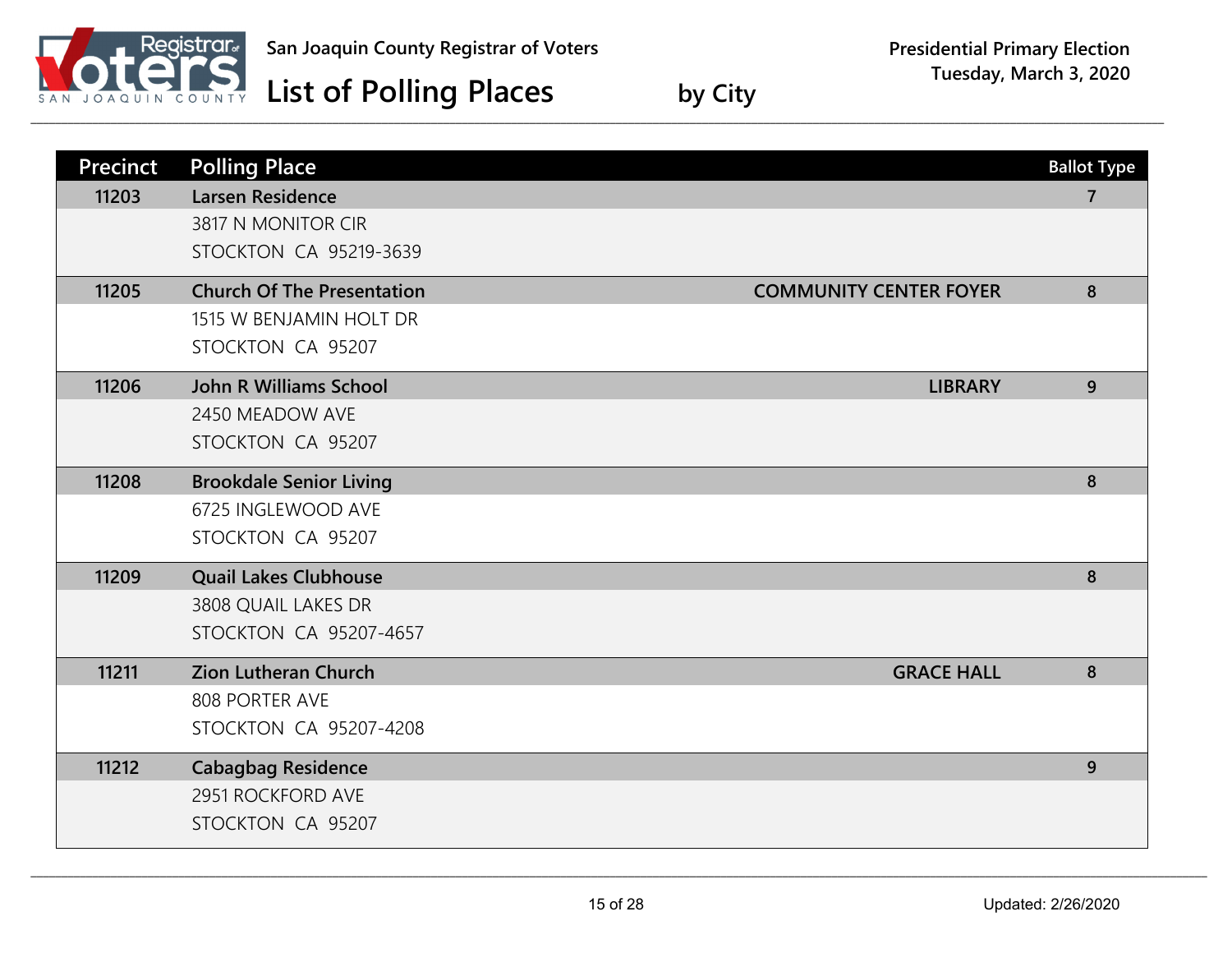

| <b>Precinct</b> | <b>Polling Place</b>                           |                            | <b>Ballot Type</b> |
|-----------------|------------------------------------------------|----------------------------|--------------------|
| 11214           | <b>Villa Monterey</b>                          | <b>COMMUNITY ROOM</b>      | 8                  |
|                 | 4707 KENTFIELD RD APT C                        |                            |                    |
|                 | STOCKTON CA 95207                              |                            |                    |
| 11217           | <b>First Unitarian Universalist Church</b>     | <b>JACKSON HALL</b>        | 10                 |
|                 | 2737 PACIFIC AVE                               |                            |                    |
|                 | STOCKTON CA 95204                              |                            |                    |
| 11218           | <b>George Lincoln Mosher Elementary School</b> | <b>LIBRARY</b>             | 8                  |
|                 | 3220 BUDDY HOLLY DR                            |                            |                    |
|                 | STOCKTON CA 95212                              |                            |                    |
| 11219           | <b>Good Samaritan Rehabilitation Center</b>    | <b>SOCIAL DINNING AREA</b> | 10                 |
|                 | 1630 N EDISON ST                               |                            |                    |
|                 | STOCKTON CA 95204                              |                            |                    |
| 11220           | <b>St Mary's High School</b>                   | <b>ROOM7</b>               | 8                  |
|                 | 5648 N EL DORADO ST                            |                            |                    |
|                 | <b>STOCKTON CA 95207-4459</b>                  |                            |                    |
| 11221           | <b>Quail Lakes Baptist Church</b>              | ROOM A-117                 | 8                  |
|                 | 1904 QUAIL LAKES DR                            |                            |                    |
|                 | STOCKTON CA 95207-4657                         |                            |                    |
| 11224           | <b>Windsor Hampton Care Center</b>             | <b>FRONT LOBBY</b>         | 8                  |
|                 | 442 E HAMPTON ST                               |                            |                    |
|                 | STOCKTON CA 95204                              |                            |                    |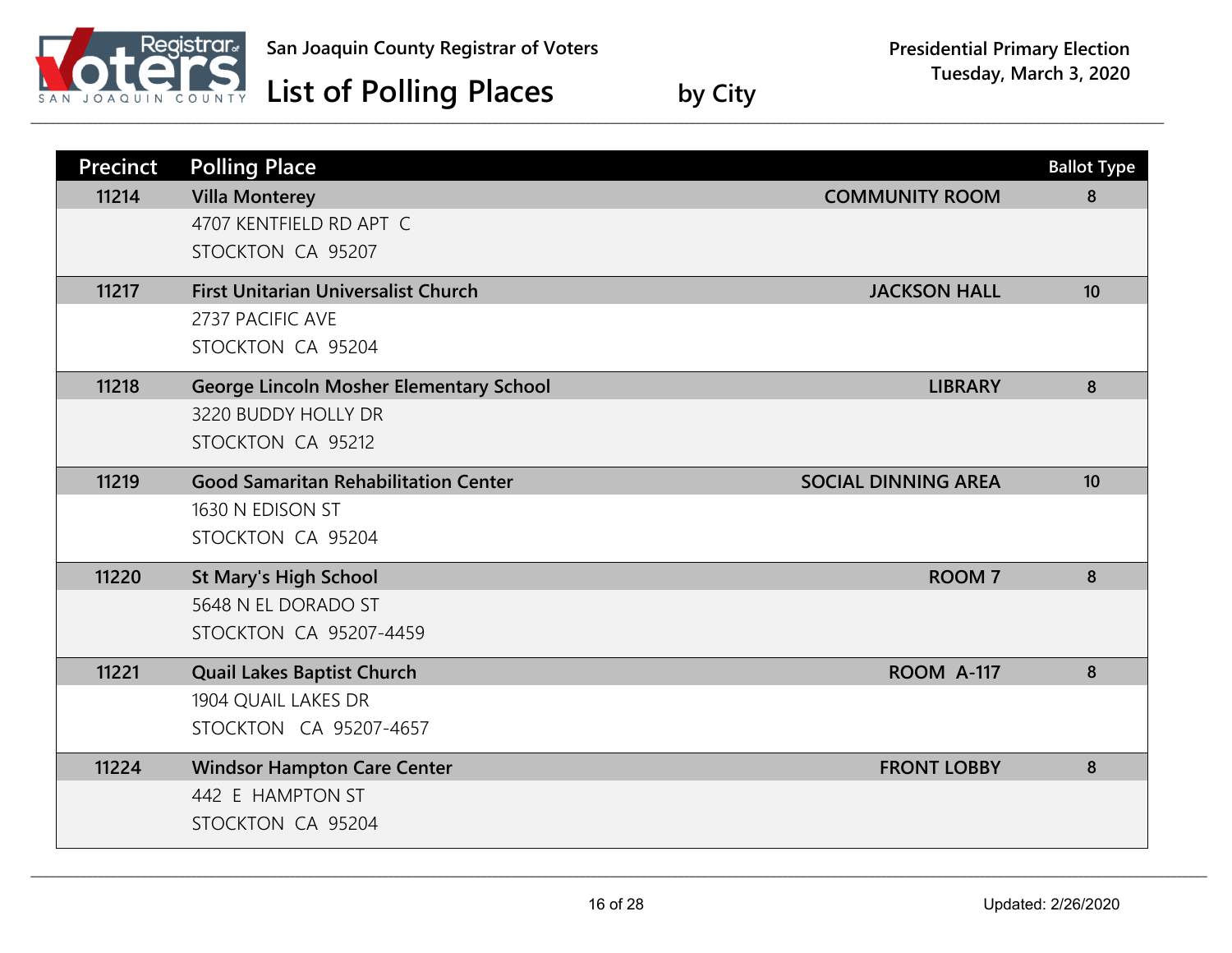

| <b>Precinct</b> | <b>Polling Place</b>                   |                       | <b>Ballot Type</b> |
|-----------------|----------------------------------------|-----------------------|--------------------|
| 11226           | The Bridge At Stockton                 | <b>LOBBY</b>          | 8                  |
|                 | 703 E SWAIN RD                         |                       |                    |
|                 | <b>STOCKTON CA 95207-3146</b>          |                       |                    |
| 11227           | <b>Casa Manana Inn Appartments</b>     | <b>MEMORIAL HALL</b>  | 8                  |
|                 | 3700 N SUTTER ST                       |                       |                    |
|                 | STOCKTON CA 95204                      |                       |                    |
| 11230           | <b>Stockton Fire Station 7</b>         | <b>BAY</b>            | 11                 |
|                 | 1767 W HAMMER LN                       |                       |                    |
|                 | STOCKTON CA 95209                      |                       |                    |
| 11235           | Kohl Open Day School                   | <b>LIBRARY</b>        | 8                  |
|                 | 4115 CROWN AVE                         |                       |                    |
|                 | STOCKTON CA 95207                      |                       |                    |
| 11253           | <b>Christian Life Church</b>           | <b>FOYER</b>          | 11                 |
|                 | 4303 CHRISTIAN LIFE WAY                |                       |                    |
|                 | STOCKTON CA 95212                      |                       |                    |
| 11258           | <b>Rio Calaveras Elementary School</b> | <b>STAGE</b>          | 8                  |
|                 | 1819 E BIANCHI RD                      |                       |                    |
|                 | STOCKTON CA 95210                      |                       |                    |
| 11259           | De Young Shoreline Chapel              | <b>RECEPTION ROOM</b> | $\overline{7}$     |
|                 | 7676 SHORELINE DR                      |                       |                    |
|                 | <b>STOCKTON CA 95219-5456</b>          |                       |                    |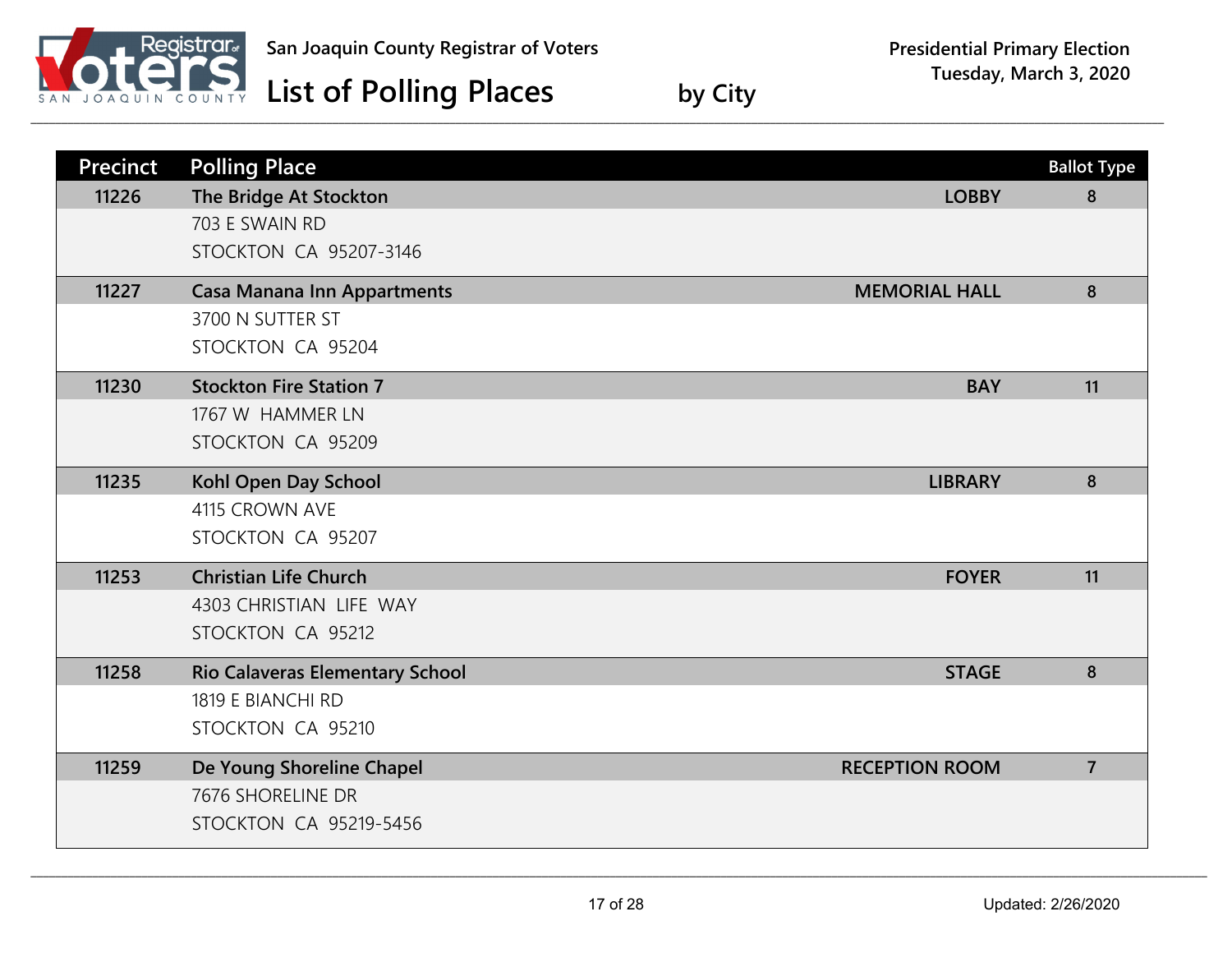

| <b>Precinct</b> | <b>Polling Place</b>                    |                       | <b>Ballot Type</b> |
|-----------------|-----------------------------------------|-----------------------|--------------------|
| 11265           | Horizon Christian Fellowship Church     | <b>WORSHIP CENTER</b> | 8                  |
|                 | 10702 LOWER SACRAMENTO RD               |                       |                    |
|                 | STOCKTON CA 95210                       |                       |                    |
| 11266           | <b>Christian Life Center</b>            | <b>FOYER</b>          | 8                  |
|                 | 9025 WEST LN                            |                       |                    |
|                 | <b>STOCKTON CA 95210-1401</b>           |                       |                    |
| 11270           | <b>Clairmont Elementary School</b>      | <b>LIBRARY</b>        | 11                 |
|                 | 8282 LE MANS AVE                        |                       |                    |
|                 | STOCKTON CA 95210                       |                       |                    |
| 11275           | <b>Westwood Elementary School</b>       | <b>LIBRARY</b>        | 11                 |
|                 | 9444 CAYWOOD DR                         |                       |                    |
|                 | STOCKTON CA 95210                       |                       |                    |
| 11292           | <b>Ed Stewart American Legion</b>       | <b>HALL</b>           | 8                  |
|                 | 3110 WEST LN                            |                       |                    |
|                 | STOCKTON CA 95204                       |                       |                    |
| 11302           | <b>Alliance Church</b>                  | <b>LOBBY</b>          | 13                 |
|                 | 825 HIGHMOOR AVE                        |                       |                    |
|                 | STOCKTON CA 95210-1860                  |                       |                    |
| 11303           | <b>Christa Mc Auliffe Middle School</b> | <b>STAGE</b>          | 14                 |
|                 | 3880 IRON CANYON CIR                    |                       |                    |
|                 | STOCKTON CA 95209                       |                       |                    |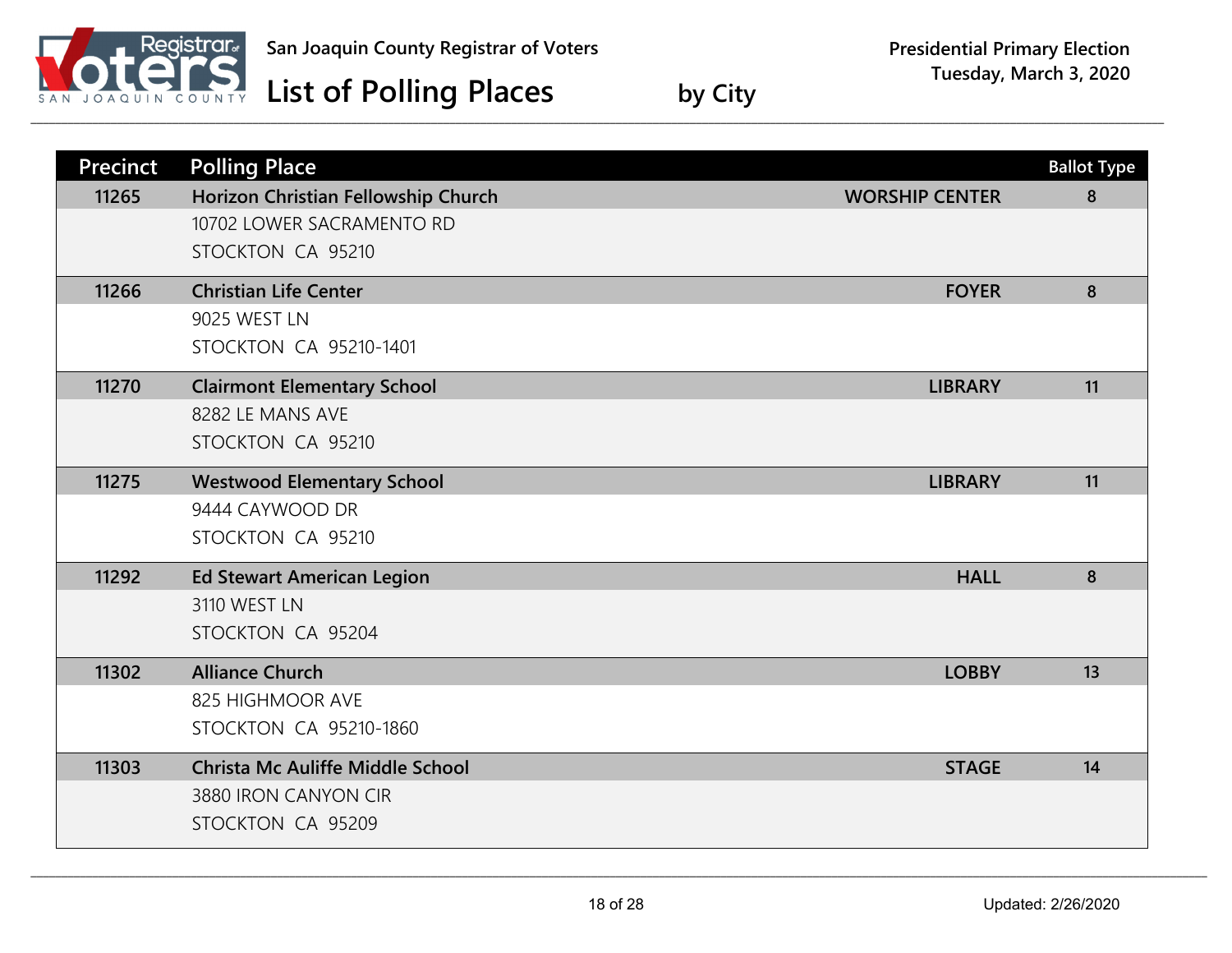

| <b>Precinct</b> | <b>Polling Place</b>                           |                                    | <b>Ballot Type</b> |
|-----------------|------------------------------------------------|------------------------------------|--------------------|
| 11304           | <b>Oakmont Of Stockton</b>                     | <b>ACTIVITY ROOM</b>               | 12                 |
|                 | 3318 BROOKSIDE RD                              |                                    |                    |
|                 | <b>STOCKTON CA 95219-2343</b>                  |                                    |                    |
| 11305           | Don Riggio School                              | <b>LIBRARY</b>                     | 12                 |
|                 | 3110 BROOKSIDE RD                              |                                    |                    |
|                 | <b>STOCKTON CA 95219-2357</b>                  |                                    |                    |
| 11306           | <b>O'Connor Woods</b>                          | <b>NORTH CLUBHOUSE</b>             | 15                 |
|                 | 3400 WAGNER HEIGHTS RD                         |                                    |                    |
|                 | STOCKTON CA 95209                              |                                    |                    |
| 11307           | <b>Creekside Elementary School</b>             | ROOM 33                            | 12                 |
|                 | 2515 ESTATE DR                                 |                                    |                    |
|                 | STOCKTON CA 95209                              |                                    |                    |
| 11308           | <b>First Congregational Church Of Stockton</b> | <b>WALLINGFORD CONFERENCE ROOM</b> | 12                 |
|                 | 3409 BROOKSIDE RD                              |                                    |                    |
|                 | <b>STOCKTON CA 95219-1757</b>                  |                                    |                    |
| 11309           | <b>Manlio Silva Elementary School</b>          |                                    | 14                 |
|                 | 6250 SCOTT CREEK DR                            |                                    |                    |
|                 | STOCKTON CA 95219                              |                                    |                    |
| 11310           | Michigan Heights Baptist Church                | <b>DINING HALL</b>                 | 12                 |
|                 | 3156 MICHIGAN AVE                              |                                    |                    |
|                 | STOCKTON CA 95204                              |                                    |                    |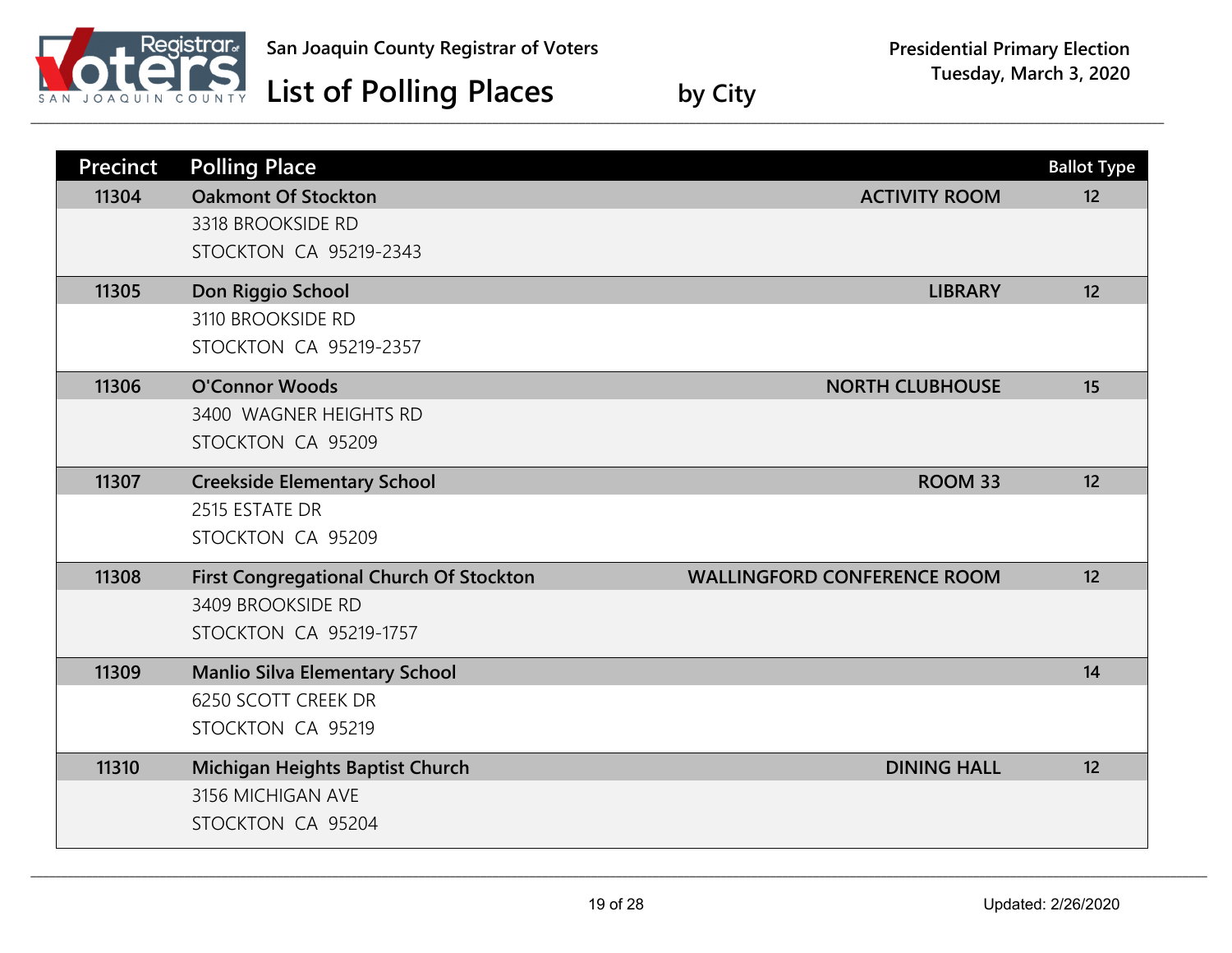

| <b>Precinct</b> | <b>Polling Place</b>                  |                           | <b>Ballot Type</b> |
|-----------------|---------------------------------------|---------------------------|--------------------|
| 11312           | <b>John Muir Elementary School</b>    | <b>MULTI PURPOSE ROOM</b> | 14                 |
|                 | 2303 WHISTLER WAY                     |                           |                    |
|                 | STOCKTON CA 95209                     |                           |                    |
| 11315           | <b>Kennedy Elementary School</b>      | ROOM 6                    | 14                 |
|                 | <b>630 PONCE DE LEON AVE</b>          |                           |                    |
|                 | <b>STOCKTON CA 95210-1821</b>         |                           |                    |
| 11316           | <b>Calvary Assembly Of God</b>        | <b>FOYER</b>              | 15                 |
|                 | 8407 KELLEY DR                        |                           |                    |
|                 | <b>STOCKTON CA 95209-2180</b>         |                           |                    |
| 11320           | <b>Julia Morgan Elementary School</b> | <b>LIBRARY</b>            | 14                 |
|                 | 3777 A G SPANOS BLVD                  |                           |                    |
|                 | <b>STOCKTON CA 95209-3780</b>         |                           |                    |
| 11322           | <b>Parklane Elementary School</b>     |                           | 13                 |
|                 | 8405 TAM O SHANTER DR                 |                           |                    |
|                 | STOCKTON CA 95210                     |                           |                    |
| 11323           | Loyal Order Moose Lodge 391           | <b>DINING HALL</b>        | 14                 |
|                 | 9035 DAVIS RD                         |                           |                    |
|                 | <b>STOCKTON CA 95209-1807</b>         |                           |                    |
| 11324           | <b>Elkhorn School</b>                 | <b>LIBRARY</b>            | 14                 |
|                 | 10505 DAVIS RD                        |                           |                    |
|                 | STOCKTON CA 95209                     |                           |                    |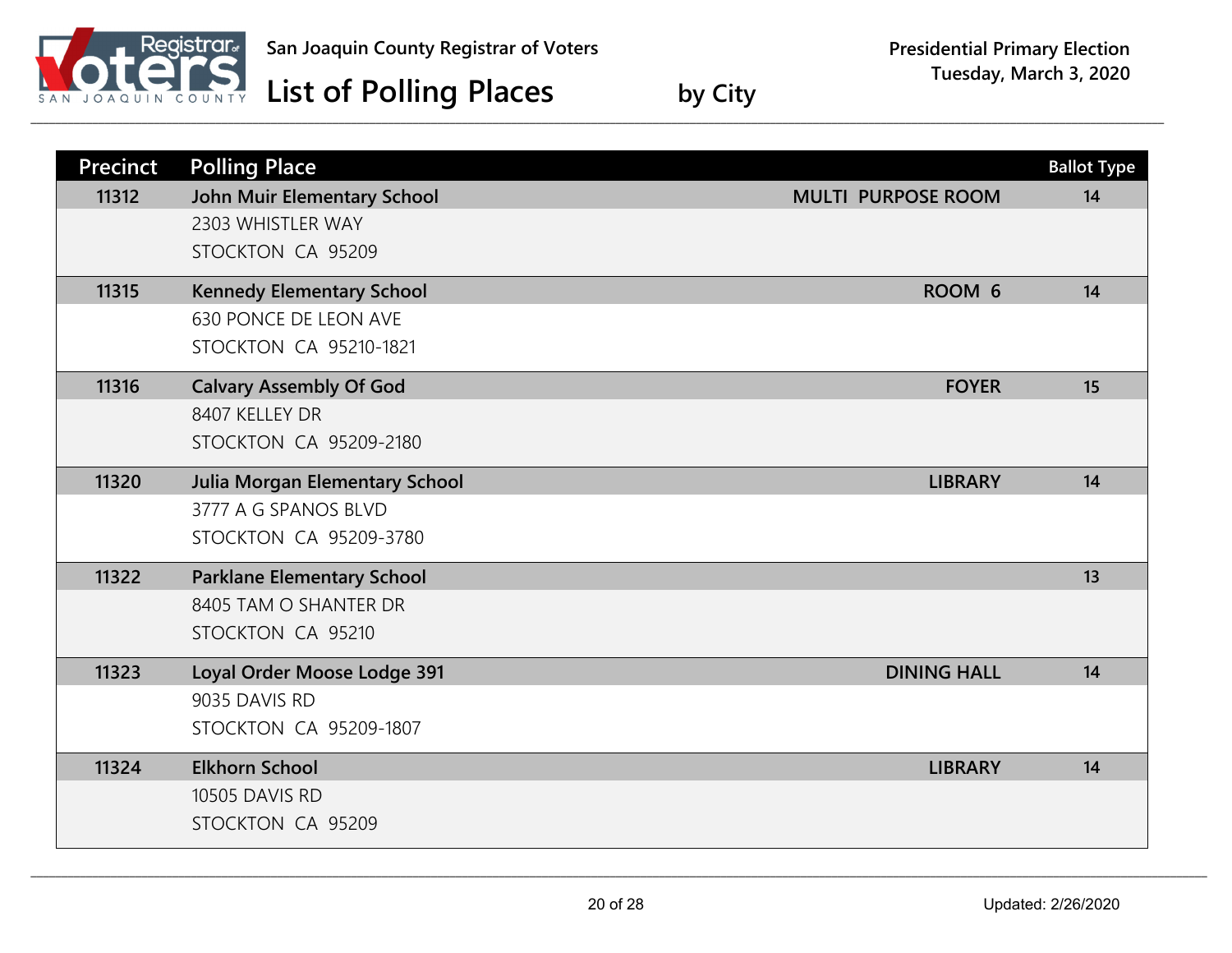

| <b>Precinct</b> | <b>Polling Place</b>                                    | <b>Ballot Type</b> |
|-----------------|---------------------------------------------------------|--------------------|
| 91101           | <b>Taft Park Community Center</b>                       | 29                 |
|                 | 389 DOWNING AVE                                         |                    |
|                 | STOCKTON CA 95206                                       |                    |
| 91102           | <b>Grunsky Elementary School</b>                        | 30                 |
|                 | 1550 SCHOOL AVE                                         |                    |
|                 | <b>STOCKTON CA 95205-3420</b>                           |                    |
| 91105           | John C. Fremont Lopez Elementary School<br><b>ROOM1</b> | 29                 |
|                 | 2021 E FLORA ST                                         |                    |
|                 | STOCKTON CA 95205                                       |                    |
| 91107           | <b>Kennedy Community Center</b>                         | 29                 |
|                 | 2800 S D ST                                             |                    |
|                 | STOCKTON CA 95206                                       |                    |
| 91108           | <b>Stockton Covenant Church</b><br><b>SOCIAL HALL</b>   | 29                 |
|                 | 1720 OXFORD WAY                                         |                    |
|                 | STOCKTON CA 95204                                       |                    |
| 91111           | <b>Stockton Covenant Church</b><br><b>SOCIAL HALL</b>   | 29                 |
|                 | 1720 OXFORD WAY                                         |                    |
|                 | STOCKTON CA 95204                                       |                    |
| 91113           | Hmong C&ma Church Of Stockton<br><b>ROOM 4</b>          | 30                 |
|                 | 4040 CLARK DR                                           |                    |
|                 | <b>STOCKTON CA 95215-8204</b>                           |                    |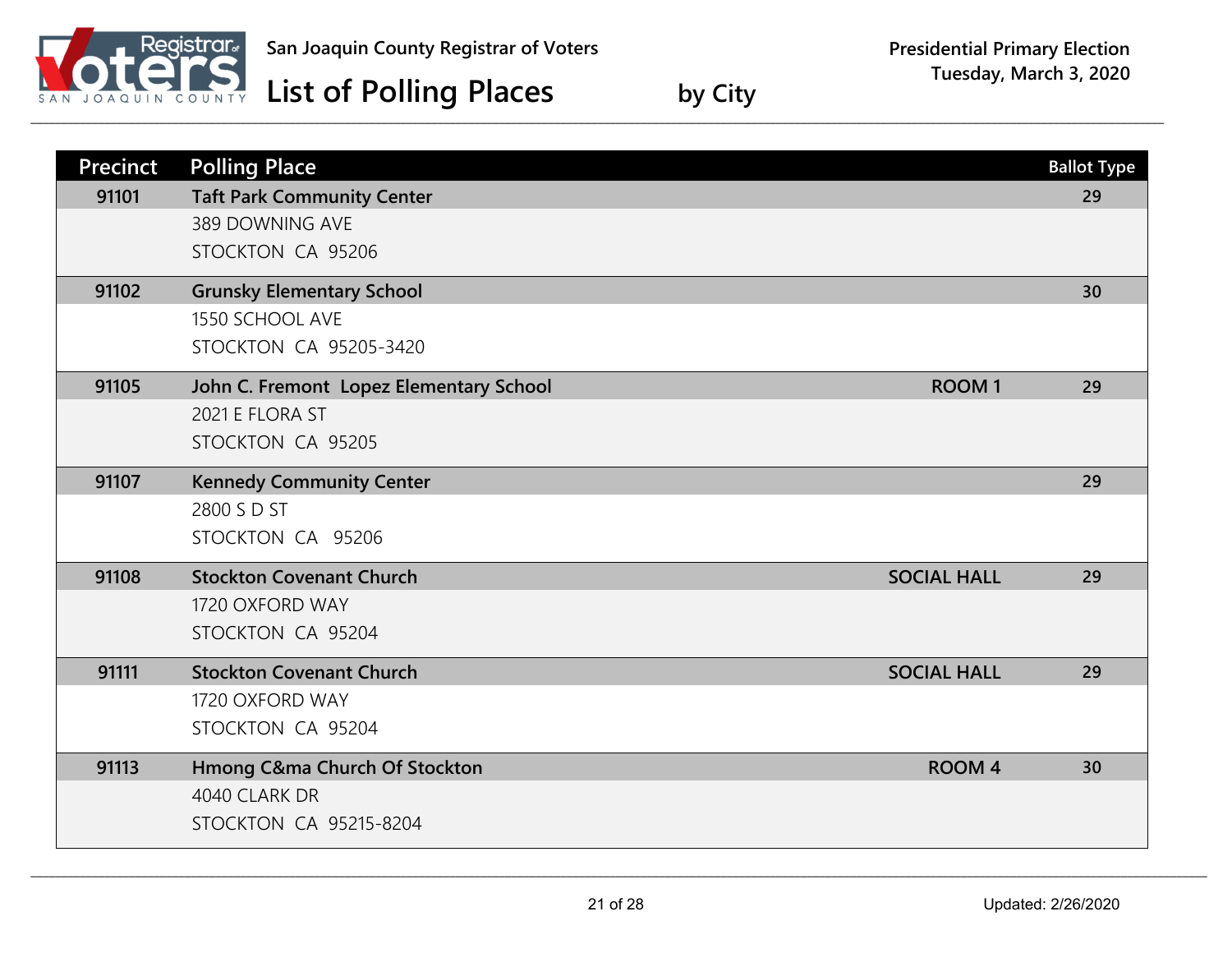

| <b>Precinct</b> | <b>Polling Place</b>                                                | <b>Ballot Type</b> |
|-----------------|---------------------------------------------------------------------|--------------------|
| 91203           | <b>Peck Residence</b><br>3218 SHERIDAN WAY                          | 33                 |
|                 | STOCKTON CA 95219                                                   |                    |
| 91205           | Lincoln Presbyterian Church<br><b>AGAPE HALL</b>                    | 32                 |
|                 | 900 DOUGLAS RD                                                      |                    |
|                 | STOCKTON CA 95207                                                   |                    |
| 91206           | <b>Northeast Community Center</b>                                   | 34                 |
|                 | 2885 E HARDING WAY                                                  |                    |
|                 | STOCKTON CA 95205                                                   |                    |
| 91207           | <b>CAFE</b><br>New Harvest Christian Fellowship                     | 32                 |
|                 | 1950 CHEROKEE RD                                                    |                    |
|                 | <b>STOCKTON CA 95205-2721</b>                                       |                    |
| 91213           | <b>Waverly School</b><br><b>MUSIC ROOM</b>                          | 35                 |
|                 | 3507 WILMARTH RD                                                    |                    |
|                 | STOCKTON CA 95215                                                   |                    |
| 91216           | <b>CAFETERIA STAGE</b><br><b>Wilhelmina Henry Elementary School</b> | 32                 |
|                 | 1107 S WAGNER AVE                                                   |                    |
|                 | STOCKTON CA 95215                                                   |                    |
| 91217           | <b>Garden Acres Community Center</b>                                | 32                 |
|                 | 607 BIRD AVE                                                        |                    |
|                 | <b>STOCKTON CA 95215-6017</b>                                       |                    |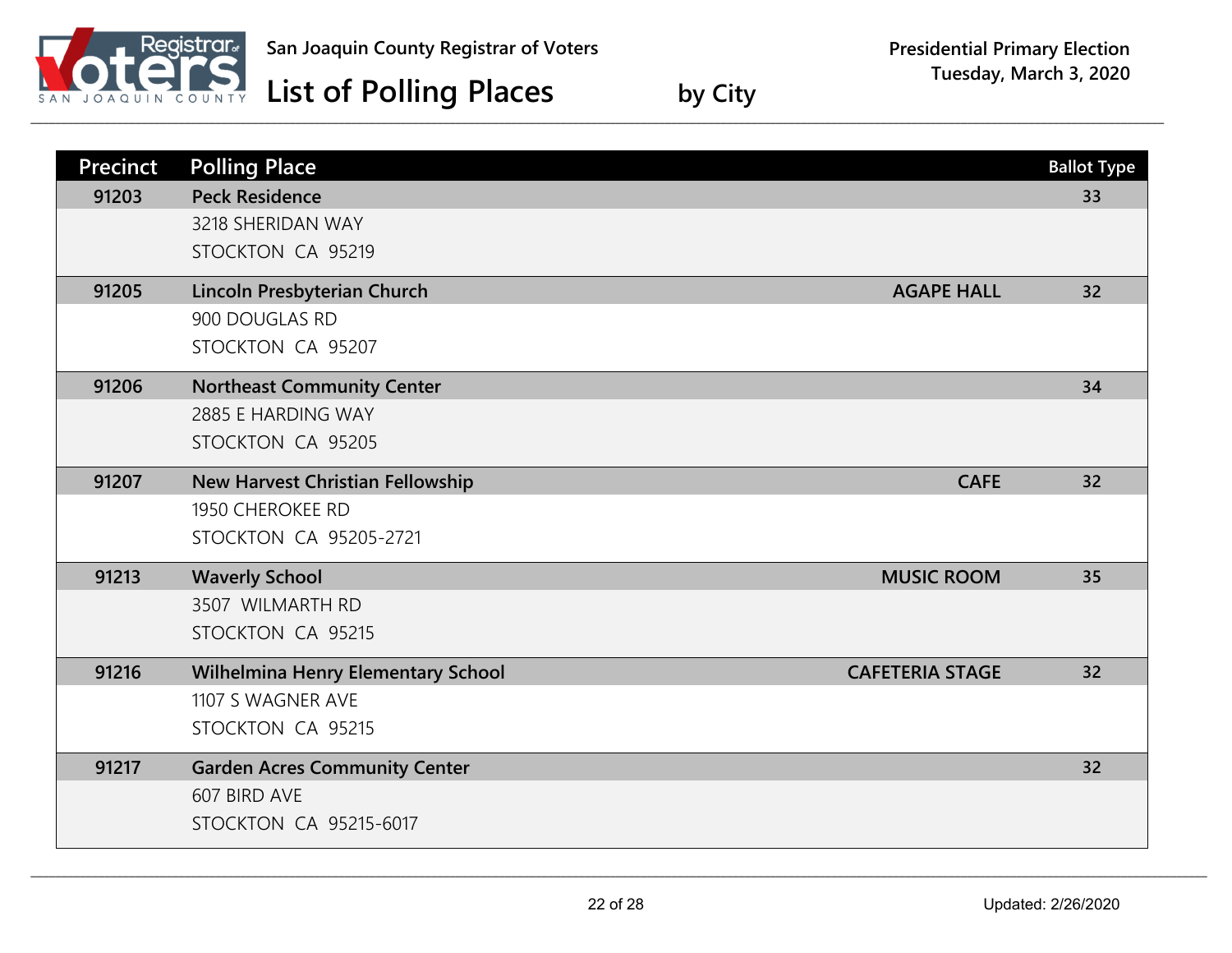

| <b>Precinct</b> | <b>Polling Place</b>              |                           | <b>Ballot Type</b> |
|-----------------|-----------------------------------|---------------------------|--------------------|
| 91227           | <b>Stockton Baptist Church</b>    | <b>SPANISH AUDITORIUM</b> | 32                 |
|                 | 5480 N HIGHWAY 99                 |                           |                    |
|                 | <b>STOCKTON CA 95212-1106</b>     |                           |                    |
| 91301           | <b>Colonial Heights School</b>    | <b>MULTI-PURPOSE ROOM</b> | 36                 |
|                 | 8135 BALBOA AVE                   |                           |                    |
|                 | STOCKTON CA 95209                 |                           |                    |
| 91303           | <b>Hoover Elementary School</b>   | <b>LIBRARY</b>            | 36                 |
|                 | 2900 KIRK AVE                     |                           |                    |
|                 | STOCKTON CA 95204                 |                           |                    |
| 91408           | <b>Berea Baptist Church</b>       | <b>LOBBY</b>              | 19                 |
|                 | 4957 QUASHNICK RD                 |                           |                    |
|                 | STOCKTON CA 95212                 |                           |                    |
| 91414           | <b>Glenwood Elementary School</b> | <b>CAFETERIA</b>          | 38                 |
|                 | 2005 N ALPINE RD                  |                           |                    |
|                 | STOCKTON CA 95215                 |                           |                    |
| 11120           | <b>WE Church</b>                  |                           | $\overline{2}$     |
|                 | 2627 E POPLAR ST                  |                           |                    |
|                 | STOCKTON, CA 95205                |                           |                    |
| 11215           | Lord's Gym                        | <b>OPPORTUNITY CENTER</b> | 8                  |
|                 | 848 E HAMMER LN                   |                           |                    |
|                 | STOCKTON, CA 95210                |                           |                    |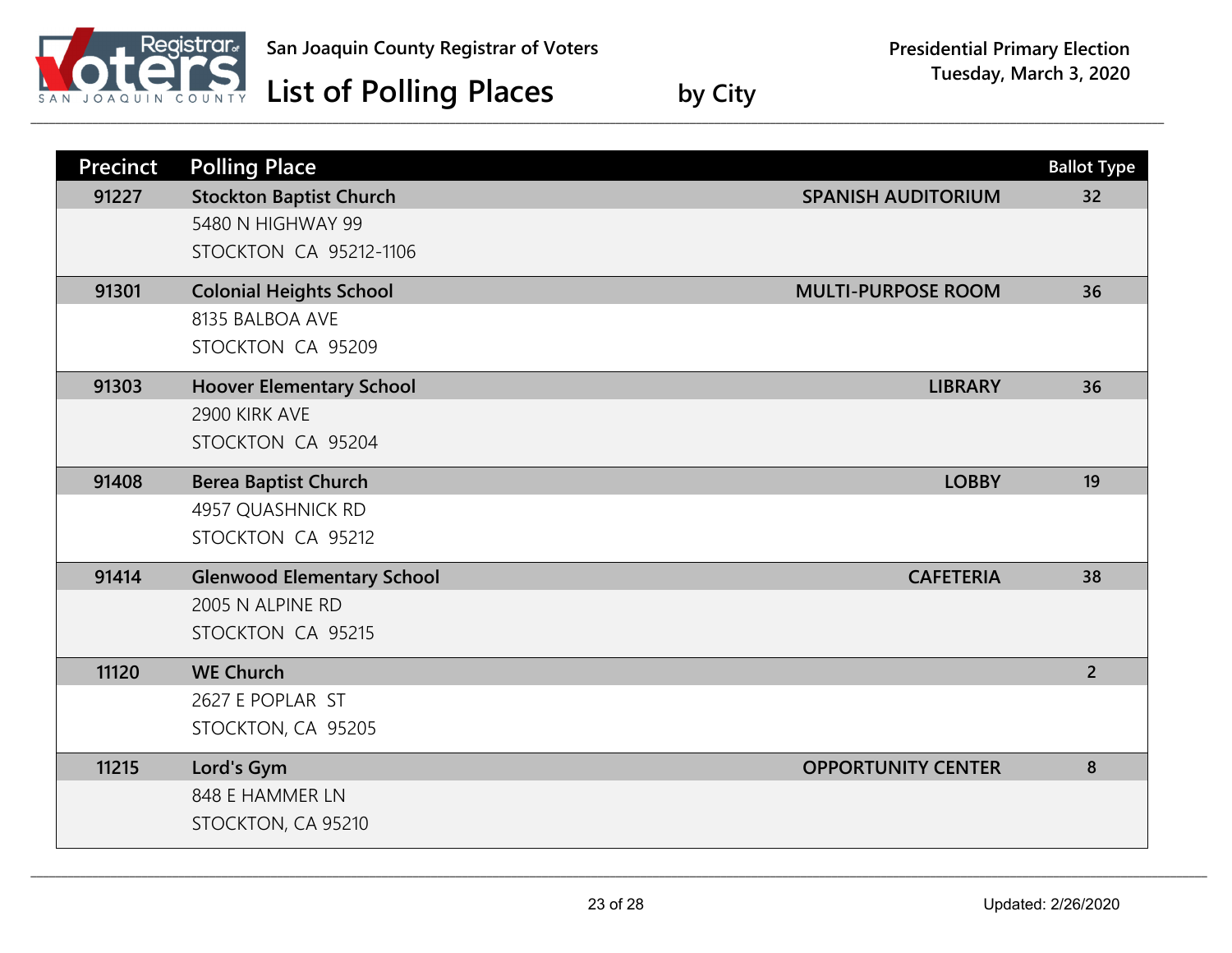

| <b>Precinct</b> | <b>Polling Place</b>                 |                        | <b>Ballot Type</b> |
|-----------------|--------------------------------------|------------------------|--------------------|
| 11234           | <b>Big Valley Ford</b>               | <b>SHOWROOM</b>        | 11                 |
|                 | 3282 AUTO CENTER CIR                 |                        |                    |
|                 | STOCKTON, CA 95210                   |                        |                    |
| 11249           | <b>Ansel Adams Elementary School</b> | <b>BRIDGE ROOM</b>     | 11                 |
|                 | 9274 GLACIER POINT DR                |                        |                    |
|                 | STOCKTON, CA 95212                   |                        |                    |
| 11333           | <b>Allala Residence</b>              |                        | 12                 |
|                 | 9841 TWIN CREEKS AVE                 |                        |                    |
|                 | STOCKTON, CA 95219                   |                        |                    |
| 92414           | <b>Thornton Public Library</b>       | <b>PROGRAM ROOM</b>    | 19                 |
|                 | 26341 THORNTON RD                    |                        |                    |
|                 | THORNTON CA 95686                    |                        |                    |
| 33501           | South/west Park Elementary School    | <b>LIBRARY RM E130</b> | 16                 |
|                 | 501 MOUNT OSO AVE                    |                        |                    |
|                 | TRACY CA 95376-4604                  |                        |                    |
| 33502           | <b>Tracy Community Church</b>        | <b>CHOIR ROOM</b>      | 16                 |
|                 | 1790 SEQUOIA BLVD                    |                        |                    |
|                 | <b>TRACY CA 95376</b>                |                        |                    |
| 33503           | St Paul's - Life Center              | <b>LIFE CENTER</b>     | 16                 |
|                 | 1635 CHESTER DR                      |                        |                    |
|                 | TRACY CA 95376-2927                  |                        |                    |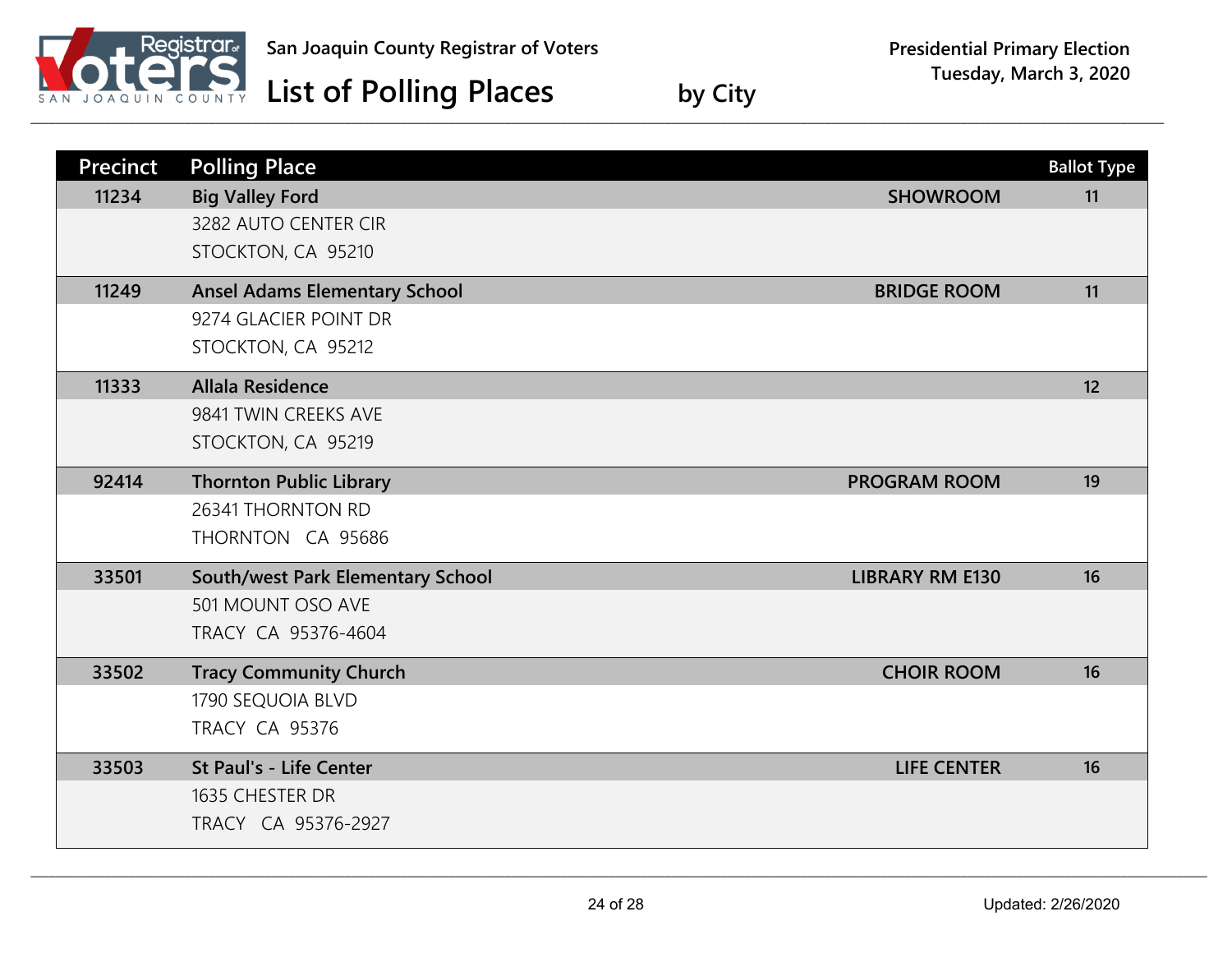

| Precinct | <b>Polling Place</b>                  |                                 | <b>Ballot Type</b> |
|----------|---------------------------------------|---------------------------------|--------------------|
| 33504    | <b>American Legion Hall</b>           |                                 | 16                 |
|          | 1960 N TRACY BLVD                     |                                 |                    |
|          | <b>TRACY CA 95376</b>                 |                                 |                    |
| 33507    | <b>First United Methodist Church</b>  | <b>SOCIAL HALL ROOM 4</b>       | 16                 |
|          | 330 ACACIA ST                         |                                 |                    |
|          | <b>TRACY CA 95376</b>                 |                                 |                    |
| 33509    | <b>Green Oaks Mobile Home Park</b>    | <b>CLUBHOUSE</b>                | 16                 |
|          | 2929 N MACARTHUR DR                   |                                 |                    |
|          | TRACY CA 95376-2037                   |                                 |                    |
| 33513    | <b>Tracy Transit Station</b>          | <b>ROOM 105</b>                 | 16                 |
|          | 50 E 6TH ST                           |                                 |                    |
|          | TRACY CA 95376-4168                   |                                 |                    |
| 33514    | <b>Oniah Residence</b>                |                                 | 16                 |
|          | 1830 PERSIMMON WAY                    |                                 |                    |
|          | <b>TRACY CA 95376</b>                 |                                 |                    |
| 33517    | Melville S Jacobson Elementary School | <b>CONFERENCE ROOM</b>          | 16                 |
|          | 1750 W KAVANAGH AVE                   |                                 |                    |
|          | <b>TRACY CA 95376</b>                 |                                 |                    |
| 33520    | <b>Journey Christian Church</b>       | <b>WORSHIP CENTER SUITE 115</b> | 16                 |
|          | 4600 S TRACY BLVD SUITE 101           |                                 |                    |
|          | TRACY CA 95377-8105                   |                                 |                    |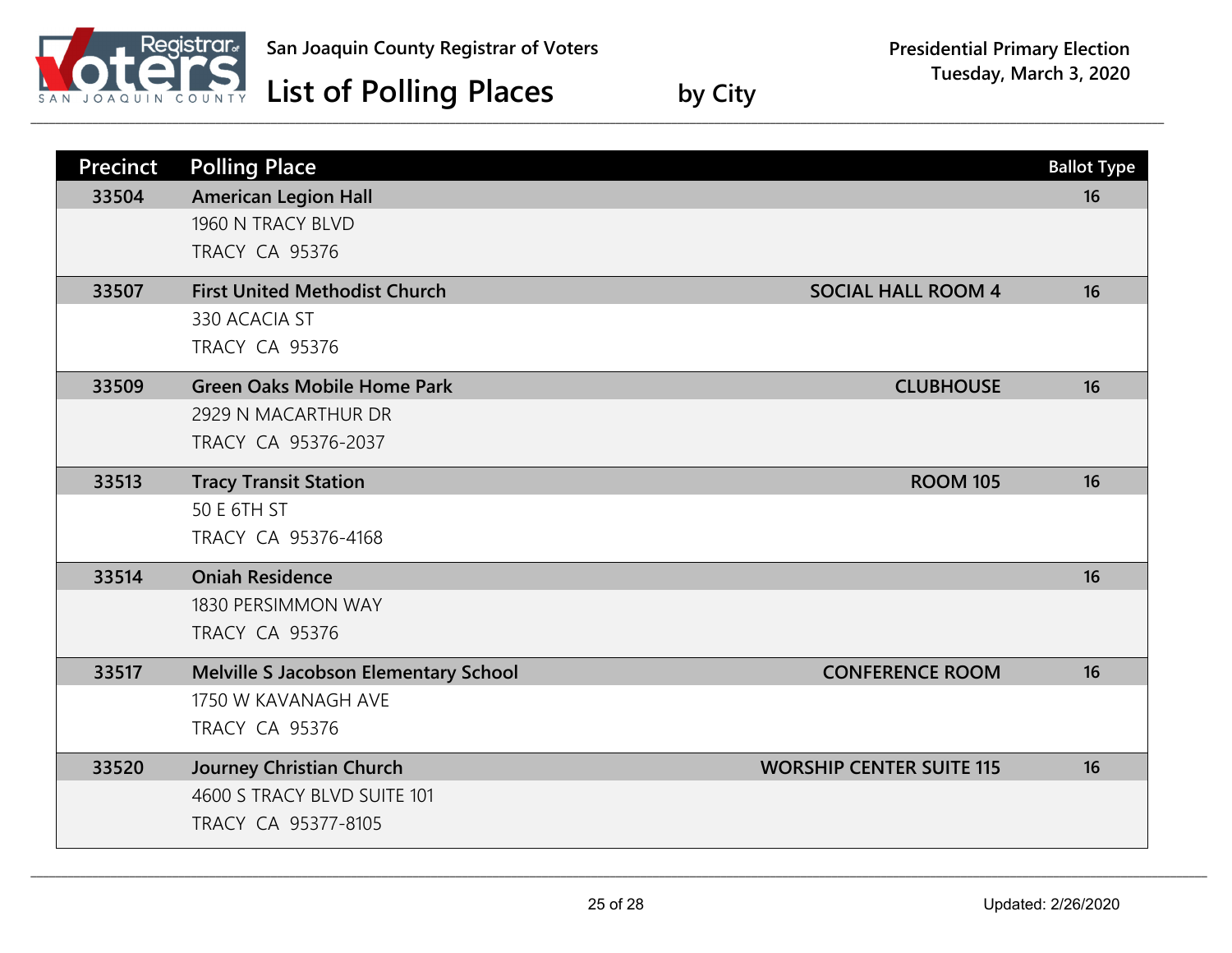

| <b>Precinct</b> | <b>Polling Place</b>                                          | <b>Ballot Type</b> |
|-----------------|---------------------------------------------------------------|--------------------|
| 33521           | <b>Earle E Williams Middle School</b>                         | 16                 |
|                 | 1600 TENNIS LN                                                |                    |
|                 | <b>TRACY CA 95376</b>                                         |                    |
| 33525           | <b>Tracy Sports Complex</b>                                   | 16                 |
|                 | 955 CROSSROADS DR                                             |                    |
|                 | TRACY CA 95377                                                |                    |
| 33527           | <b>Gladys Poet-Christian School</b><br><b>CONFERENCE ROOM</b> | 16                 |
|                 | 1701 S CENTRAL AVE                                            |                    |
|                 | <b>TRACY CA 95376</b>                                         |                    |
| 33529           | Art Freiler Elementary School<br><b>ROOM3</b>                 | 16                 |
|                 | 2421 W LOWELL AVE                                             |                    |
|                 | TRACY CA 95377-7300                                           |                    |
| 33533           | <b>Heinrich Residence</b>                                     | 16                 |
|                 | 1220 APPALOSA WAY                                             |                    |
|                 | <b>TRACY CA 95376</b>                                         |                    |
| 33540           | <b>Hilliard Residence</b>                                     | 16                 |
|                 | 2190 SEVILLE DR                                               |                    |
|                 | <b>TRACY CA 95377</b>                                         |                    |
| 33543           | <b>Eastlake Home Owners Association</b><br><b>CLUB HOUSE</b>  | 16                 |
|                 | 1355 EASTLAKE CIR                                             |                    |
|                 | <b>TRACY CA 95304</b>                                         |                    |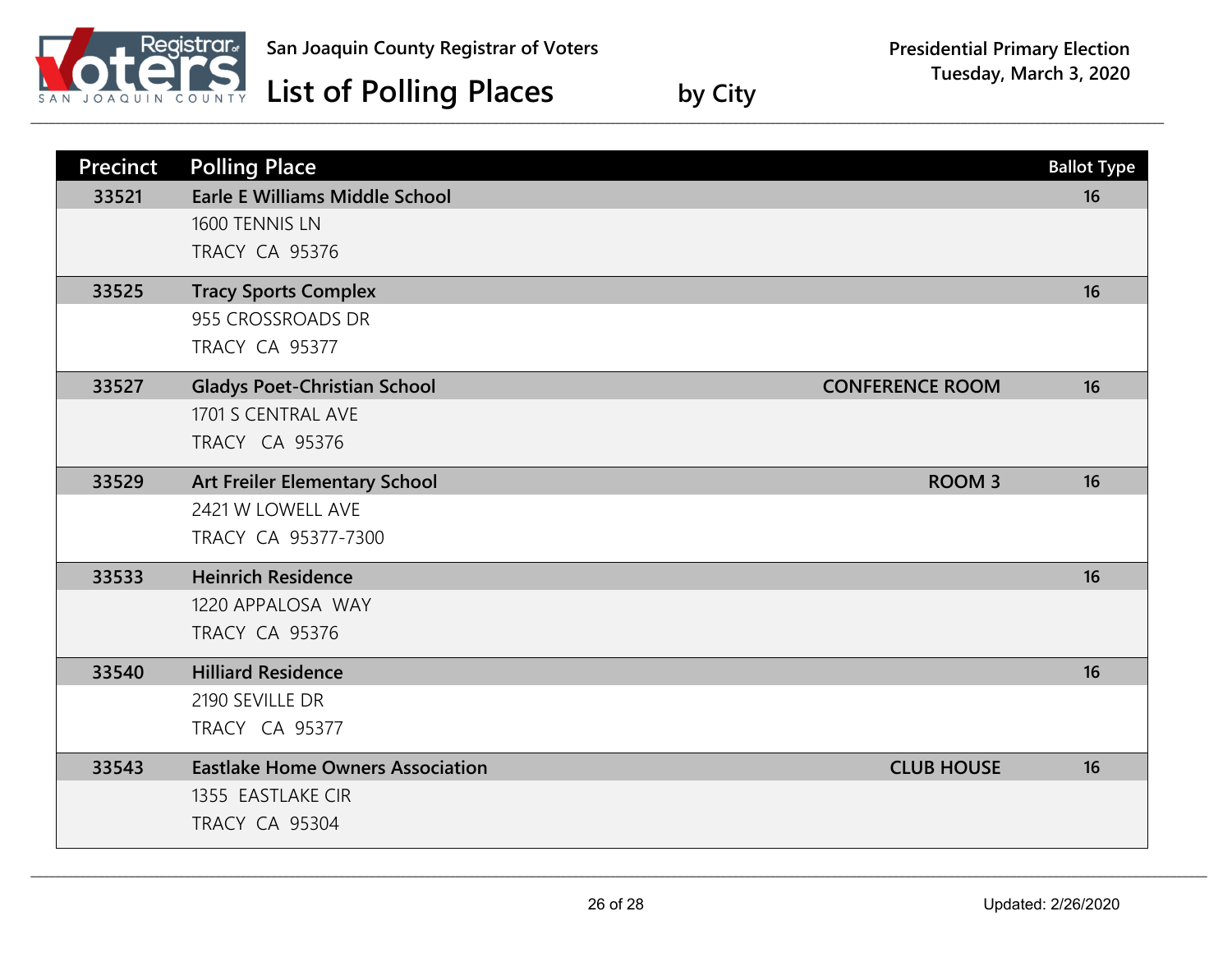

| <b>Precinct</b> | <b>Polling Place</b>                  |                                                    | <b>Ballot Type</b> |
|-----------------|---------------------------------------|----------------------------------------------------|--------------------|
| 33546           | <b>George Kelly Elementary School</b> | <b>LIBRARY / MEDIA CENTER</b>                      | 16                 |
|                 | 535 MABEL JOSEPHINE DR                |                                                    |                    |
|                 | TRACY CA 95377-6645                   |                                                    |                    |
| 93501           | Jefferson Elementary School           | <b>ROOM 401</b>                                    | 16                 |
|                 | 7500 W LINNE RD                       |                                                    |                    |
|                 | <b>TRACY CA 95304</b>                 |                                                    |                    |
| 93502           | San Joaquin River Club                | THE KITCHEN (CORNER OF DEODARA DR AND JOAQUIN WAY) | 24                 |
|                 | 30000 KASSON RD                       |                                                    |                    |
|                 | TRACY CA 95304-9556                   |                                                    |                    |
| 93503           | <b>Tracy Elks Lodge</b>               | <b>DINING HALL</b>                                 | 16                 |
|                 | 6400 W 11TH ST                        |                                                    |                    |
|                 | <b>TRACY CA 95304</b>                 |                                                    |                    |
| 93504           | <b>Larch Clover Community Center</b>  | <b>MAIN ROOM</b>                                   | 17                 |
|                 | 11157 W LARCH RD                      |                                                    |                    |
|                 | TRACY CA 95304-1505                   |                                                    |                    |
| 93505           | <b>Lammersville Elementary School</b> | <b>INFINITY LAB ROOM</b>                           | 17                 |
|                 | 16555 VON SOSTEN RD                   |                                                    |                    |
|                 | <b>TRACY CA 95304</b>                 |                                                    |                    |
| 93524           | <b>Tracy Fire Station 93</b>          | <b>BAY</b>                                         | 16                 |
|                 | 1400 W DURHAM FERRY RD                |                                                    |                    |
|                 | <b>TRACY CA 95304</b>                 |                                                    |                    |